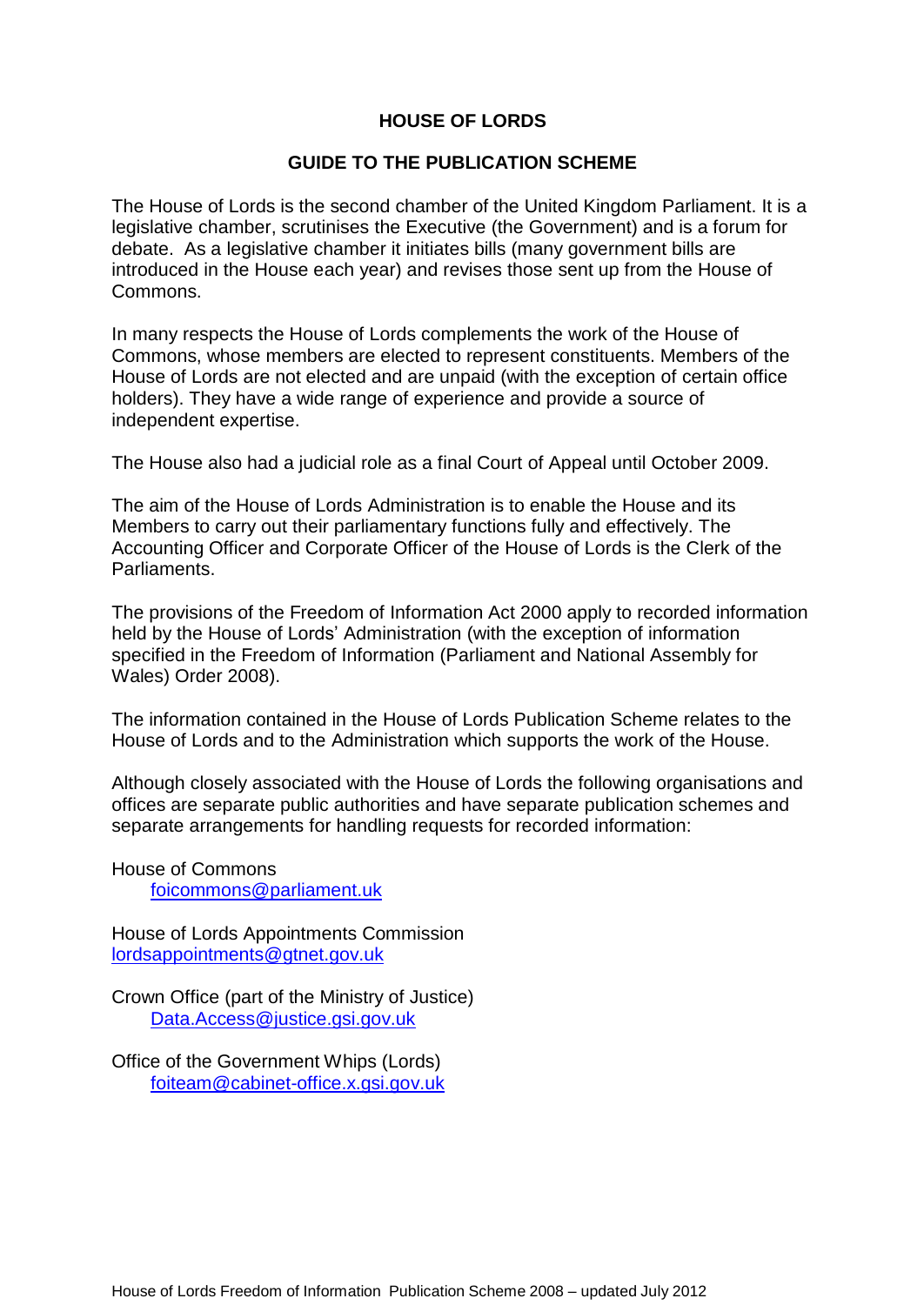### **The Publication Scheme is comprised of the following seven classes of information;**

- 1. Who we are and what we do. This class covers organisational information, locations and contacts, constitutional and legal governance.
- 2. What we spend and how we spend it. This class covers financial information relating to projected and actual income and expenditure, tendering, procurement and contracts.
- 3. What our priorities are and how we are doing. This class covers strategy and performance information, plans, assessments, inspections and reviews.
- 4. How we make decisions. This class covers policy proposals and decisions. Decision making processes, internal criteria and procedures, consultations.
- 5. Our policies and procedures. This class covers current written protocols for delivering our functions and **responsibilities**
- 6. Lists and Registers. This class covers information held in registers required by law and other lists and registers relating to the functions of the authority.
- 7. The Services we Offer. This class covers advice and guidance, booklets and leaflets, transactions and media releases. A description of the services offered.

The new model Publication Scheme can also be viewed on the Information Commissioner's website

[http://www.ico.gov.uk/Home/what\\_we\\_cover/freedom\\_of\\_information/publication\\_sc](http://www.ico.gov.uk/Home/what_we_cover/freedom_of_information/publication_schemes/definition_document_hol.aspx) [hemes/definition\\_document\\_hol.aspx](http://www.ico.gov.uk/Home/what_we_cover/freedom_of_information/publication_schemes/definition_document_hol.aspx)

## **Feedback and Complaints**

The Freedom of Information Officer can be contacted at the following address if you have feedback or wish to make a complaint about the operation of this Publication Scheme, or if you are dissatisfied about the way the House has handled your request for information, and wish to request an internal review.

Freedom of Information Officer House of Lords London SW1A 0PW or by e-mail to: [foilords@parliament.uk](mailto:foilords@parliament.uk)

If you remain dissatisfied following an internal review you may apply to the Information Commissioner, Wycliffe House, Walter Lane, Wilmslow, Cheshire SK9 5AF. Website: [www.informationcommissioner.gov.uk](http://www.informationcommissioner.gov.uk/)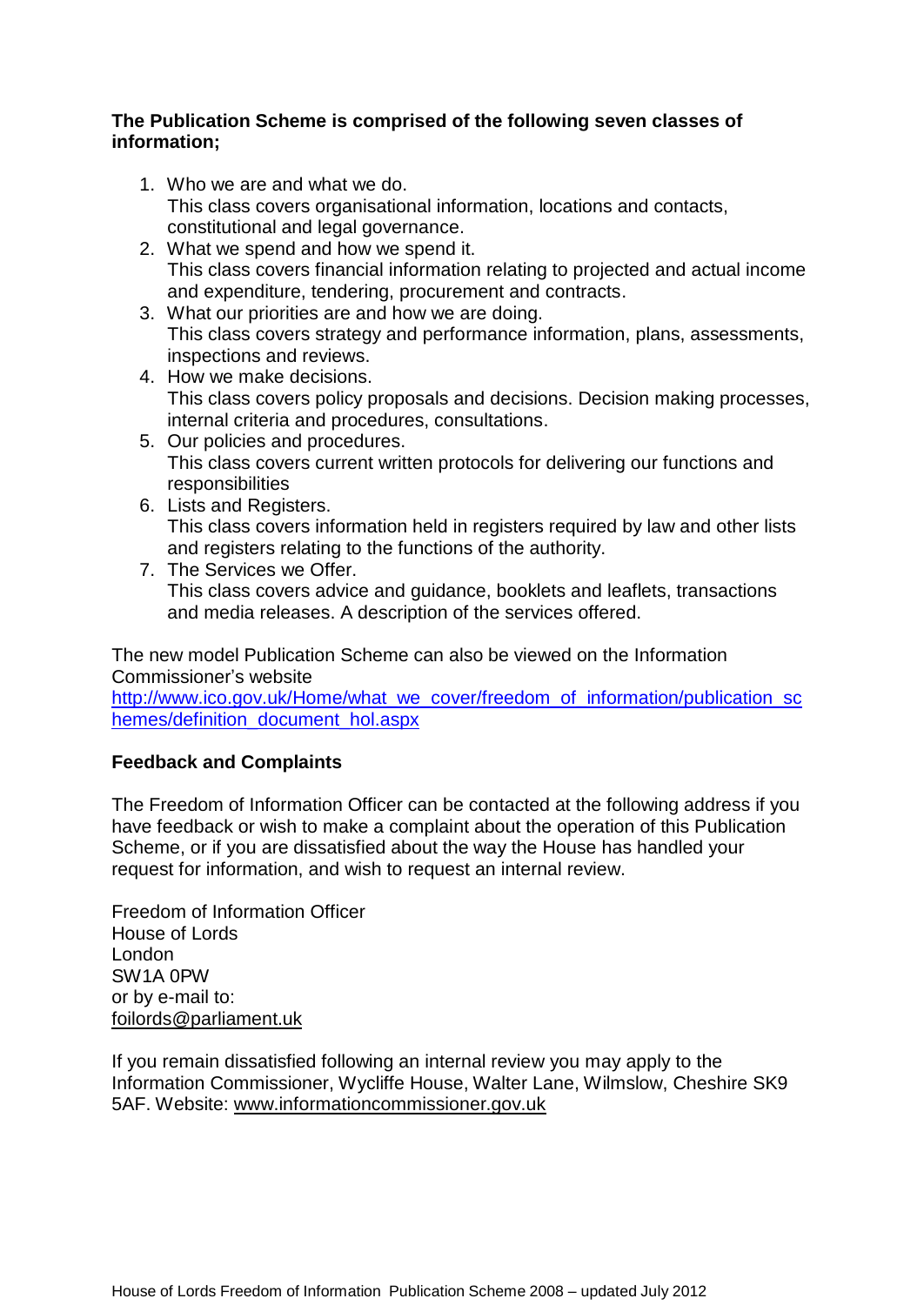## **1. Who we are and what we do**

# **Roles and responsibilities**

| <b>Information</b>      | <b>Description</b>                              | <b>Web-link</b>                                   | Charge       |
|-------------------------|-------------------------------------------------|---------------------------------------------------|--------------|
| Public                  | The House of Lords currently produces a series  | http://www.parliament.uk/directories/house_of_lo  | Free         |
| information             | of briefings relating to its role and history.  | rds_information_office/bplist.cfm                 |              |
| briefings               |                                                 |                                                   |              |
| <b>Principal office</b> | The Lord Speaker, the Chairman of Committees    | http://www.parliament.uk/about/how/principal.cf   | Free         |
| holders and             | and Clerk of the Parliaments.                   | m                                                 |              |
| staff                   |                                                 |                                                   |              |
| Who does                | Contains information on Membership, the House   | http://www.parliament.uk/directories/house_of_lo  | Free         |
| what in the             | of Lords Administration, Committees,            | rds_information_office/whowhatlords.cfm           |              |
| Lords                   | International Delegations and Other Groups,     |                                                   |              |
|                         | Party and Other Groups: Spokesmen,              |                                                   |              |
|                         | Composition and Forms of Address.               |                                                   |              |
| House of                | The information contained in the Annual Report  | http://www.publications.parliament.uk/pa/ld/ldlor | Website:     |
| Lords Annual            | has changed over the years. In recent years the | dsrep.htm                                         | Free. Paper: |
| Reports                 | Report has included a review of the year, a     |                                                   | Variable -   |
|                         | report on strategic developments for the        |                                                   | contact TSO  |
|                         | Administration and a report on the              |                                                   | for further  |
|                         | implementation of the Business Plan. It also    |                                                   | details.     |
|                         | contains details of expenditure by core task,   |                                                   |              |
|                         | statistics, composition of the House of Lords   |                                                   |              |
|                         | and the Administration's strategic plan. Until  |                                                   |              |
|                         | 2002 the House's accounts were published as     |                                                   |              |
|                         | part of the Annual Report.                      |                                                   |              |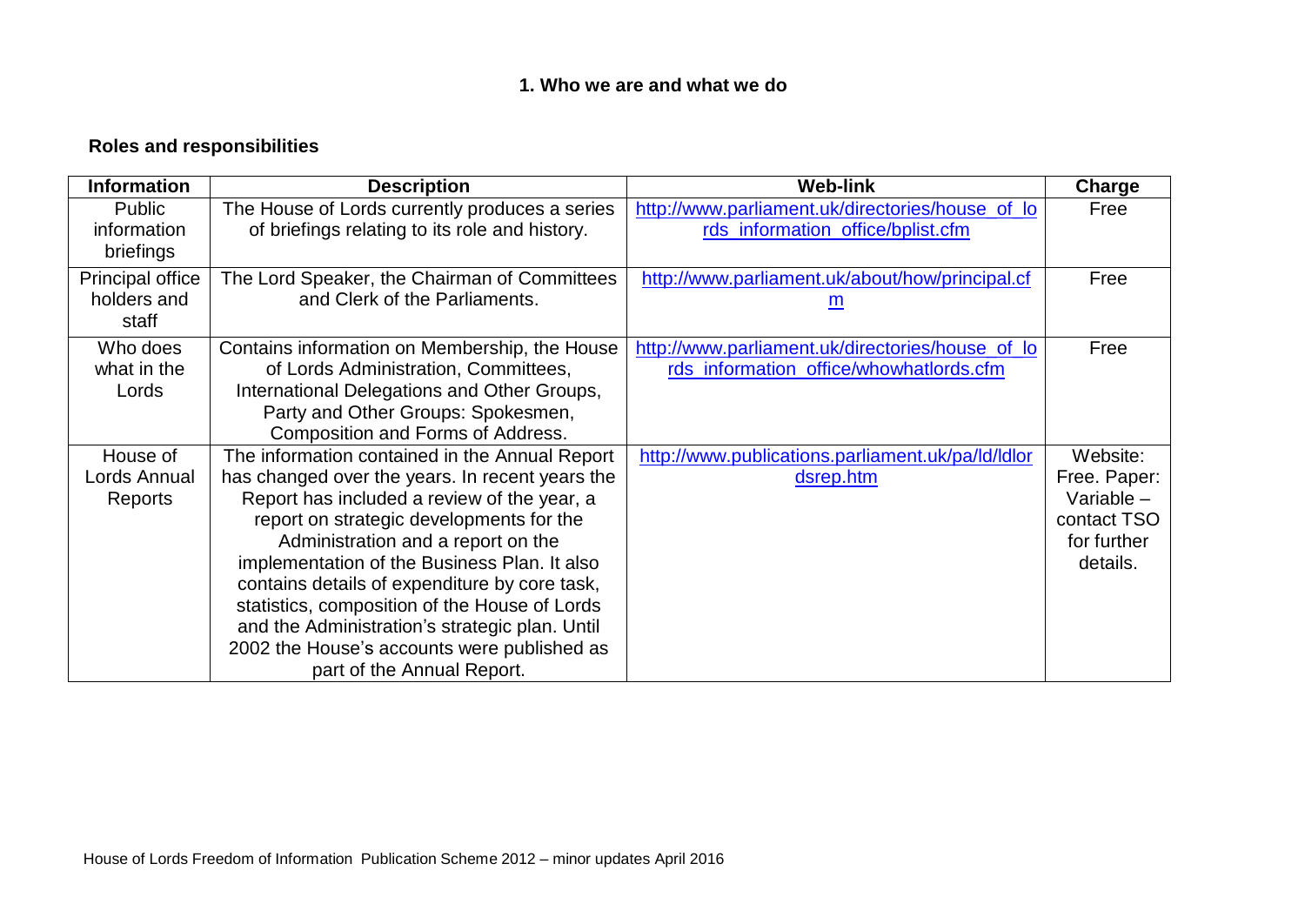## **Roles and responsibilities (continued)**

| <b>Information</b> | <b>Description</b>                           | <b>Web-link</b>                                  | Charge       |
|--------------------|----------------------------------------------|--------------------------------------------------|--------------|
| Aims and           | The aims and objectives of the House         | http://www.publications.parliament.uk/pa/ld/ldbu | Website:     |
| objectives of      | Administration are published in the House of | splan.htm                                        | Free. Paper: |
| the House          | Lords Business Plan 2008.                    |                                                  | Variable $-$ |
| Administration     |                                              |                                                  | contact TSO  |
|                    |                                              |                                                  | for further  |
|                    |                                              |                                                  | details.     |
|                    |                                              |                                                  |              |

## **Organisational structure**

| <b>Information</b> | <b>Description</b>                                                           | <b>Web-link</b>                                   | Charge                       |
|--------------------|------------------------------------------------------------------------------|---------------------------------------------------|------------------------------|
| Organisational     | The House of Lords Annual Report and                                         | http://www.publications.parliament.uk/pa/ld/ldlor | Website:                     |
| chart              | Business Plan contain the most up-to-date<br>published organisational chart. | dsrep.htm                                         | Free. Paper:<br>Variable $-$ |
|                    |                                                                              | http://www.publications.parliament.uk/pa/ld/ldbu  | contact TSO                  |
|                    |                                                                              | splan.htm                                         | for further                  |
|                    |                                                                              |                                                   | details.                     |
|                    |                                                                              |                                                   |                              |
| Management         | The Board is responsible for the management of                               | http://www.parliament.uk/business/lords/how-      | Free                         |
| <b>Board</b>       | the services provided for the House of Lords by                              | the-lords-is-run/lords-Administration/house-of-   |                              |
|                    | the House Administration. A list of Board                                    | lords-management-board/                           |                              |
|                    | members together with the role of the Board is                               |                                                   |                              |
|                    | available from the How the Lords is run section                              |                                                   |                              |
|                    | of the website.                                                              |                                                   |                              |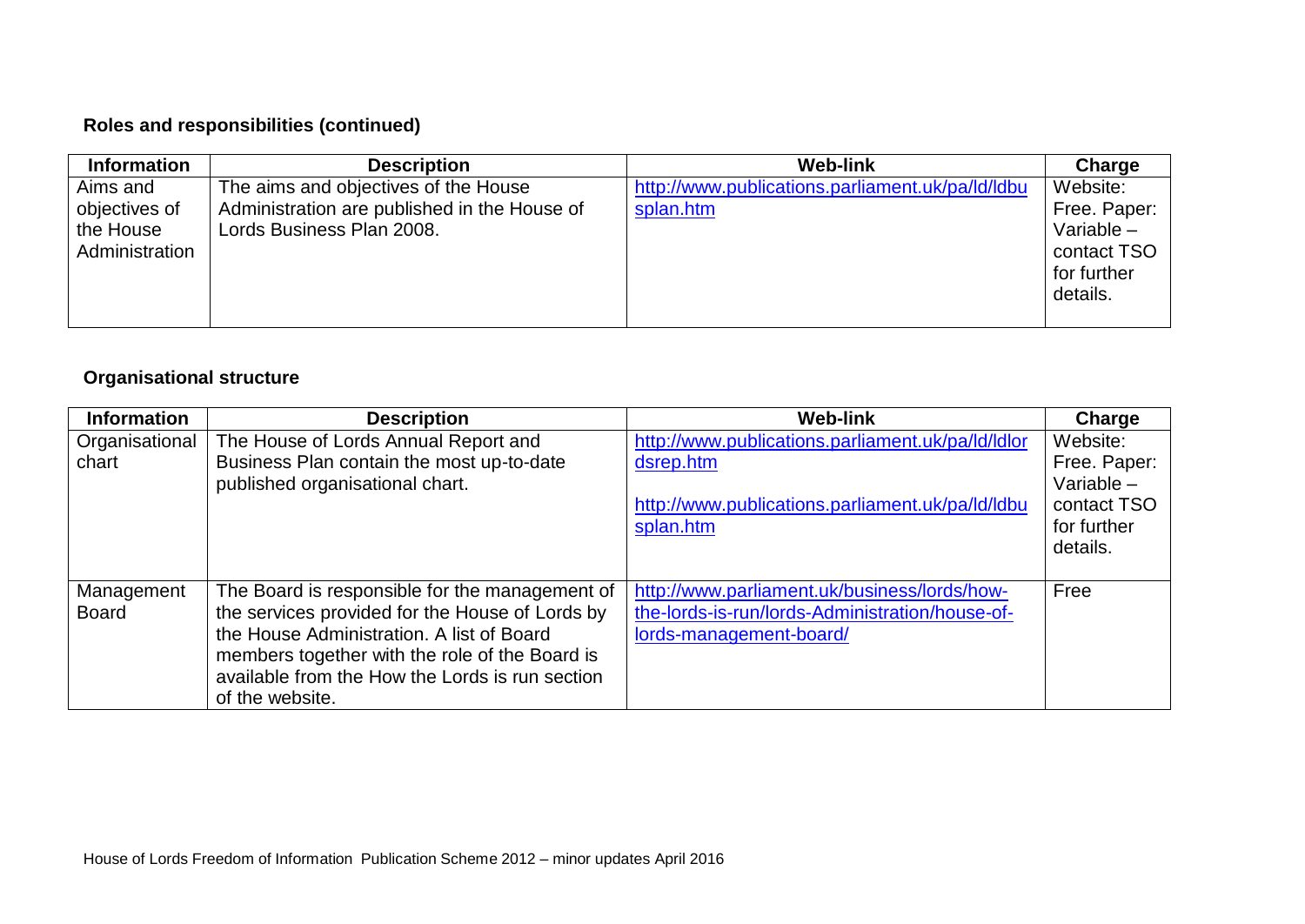## **Members of the House of Lords**

| <b>Information</b>                                      | <b>Description</b>                                                                                                                                                                                     | <b>Web-link</b>                                                                                                                                                                            | Charge                                                                           |
|---------------------------------------------------------|--------------------------------------------------------------------------------------------------------------------------------------------------------------------------------------------------------|--------------------------------------------------------------------------------------------------------------------------------------------------------------------------------------------|----------------------------------------------------------------------------------|
| Membership<br>of the House                              | A list of Members of the House of Lords,<br>alphabetical, by party or group.                                                                                                                           | http://www.parliament.uk/mps-lords-and-<br>offices/lords/                                                                                                                                  | Free                                                                             |
| Membership<br>of Committees                             | Details of current membership of committees are<br>available in the directory 'Who does what in the<br>Lords'.                                                                                         | http://www.parliament.uk/mps-lords-and-<br>offices/offices/lords/house-of-lords-information-<br>office/whowhatlords/                                                                       | Free                                                                             |
| Membership<br>of the House<br>of Lords -<br>briefing    | Summary of different types of member and<br>routes to becoming a member.                                                                                                                               | http://www.parliament.uk/about_lords/membersh<br>ip.cfm                                                                                                                                    | Free                                                                             |
| Membership:<br>analysis of<br>composition -<br>briefing | A briefing analysis by party, strength, by type<br>and by rank. Updated monthly.<br>Information relating to the composition of the<br>House is also available in the House of Lords<br>Annual Reports. | http://www.parliament.uk/mps-lords-and-<br>offices/lords/<br>http://www.publications.parliament.uk/pa/ld/ldlor<br>dsrep.htm                                                                | Website:<br>Free. Paper:<br>Variable -<br>contact TSO<br>for further<br>details. |
| Members:<br>attendance<br>record                        | The official record of Members' attendance.                                                                                                                                                            | Available in open data formats on<br>data.parliament.uk. The data is published with a<br>two month delay to allow members time to verify<br>their record. The data goes back to 1999.      | Free                                                                             |
| Members:<br>voting record                               | The official record of each division of the<br>House and who voted.                                                                                                                                    | http://www.parliament.uk/business/publications/business-<br>papers/lords/lords-divisions.Data also available in open<br>data formats on data.parliament.uk. The Data goes back to<br>1999. | Free                                                                             |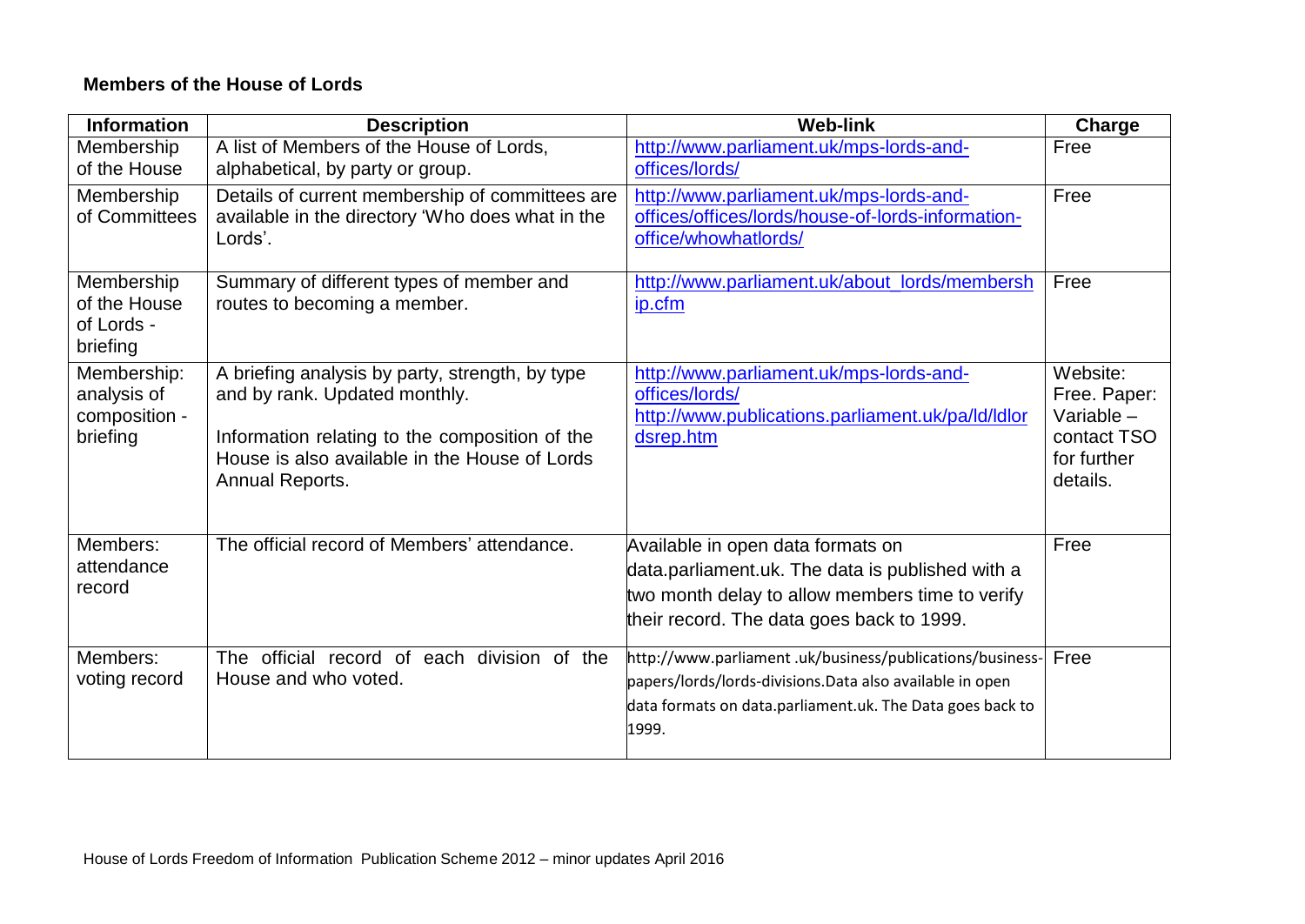# **Members of the House of Lords (continued)**

| <b>Information</b> | <b>Description</b>                                 | <b>Web-link</b>                                   | Charge |
|--------------------|----------------------------------------------------|---------------------------------------------------|--------|
| Register of        | The House of Lords Act 1999 disqualified all       | http://www.publications.parliament.uk/pa/ld/ldele | Free   |
| Hereditary         | hereditary peers for membership of the House,      | ct.htm                                            |        |
| Peers              | but excepted from this general exclusion ninety    |                                                   |        |
|                    | hereditary peers and the holders of the offices of |                                                   |        |
|                    | Earl Marshal and Lord Great Chamberlain.           |                                                   |        |
|                    | Section 2(4) of the 1999 Act and Standing Order    |                                                   |        |
|                    | 10 provide for a vacancy among any of the          |                                                   |        |
|                    | ninety excepted hereditary peers to be filled by   |                                                   |        |
|                    | means of a by-election. Paragraph (5) of           |                                                   |        |
|                    | Standing Order 10 requires the maintenance         |                                                   |        |
|                    | and annual publication of a register of hereditary |                                                   |        |
|                    | peers (other than peers of Ireland) who wish to    |                                                   |        |
|                    | stand in any such by-election. Published           |                                                   |        |
|                    | annually.                                          |                                                   |        |

## **Contact details for the House of Lords**

| <b>Information</b> | <b>Description</b>                               | <b>Web-link</b>                                   | Charge |
|--------------------|--------------------------------------------------|---------------------------------------------------|--------|
| Contact            | Contact details are available in the directory   | http://www.parliament.uk/directories/house_of_lo  | Free   |
| details for        | 'Who does what in the Lords'.                    | rds information office/whowhatlords.cfm           |        |
| House of           |                                                  |                                                   |        |
| Lords Offices      | Further information relating to how to contact a | http://www.parliament.uk/directories/directories3 |        |
|                    | Member is available on the Parliamentary         | 1.cfm                                             |        |
|                    | website.                                         |                                                   |        |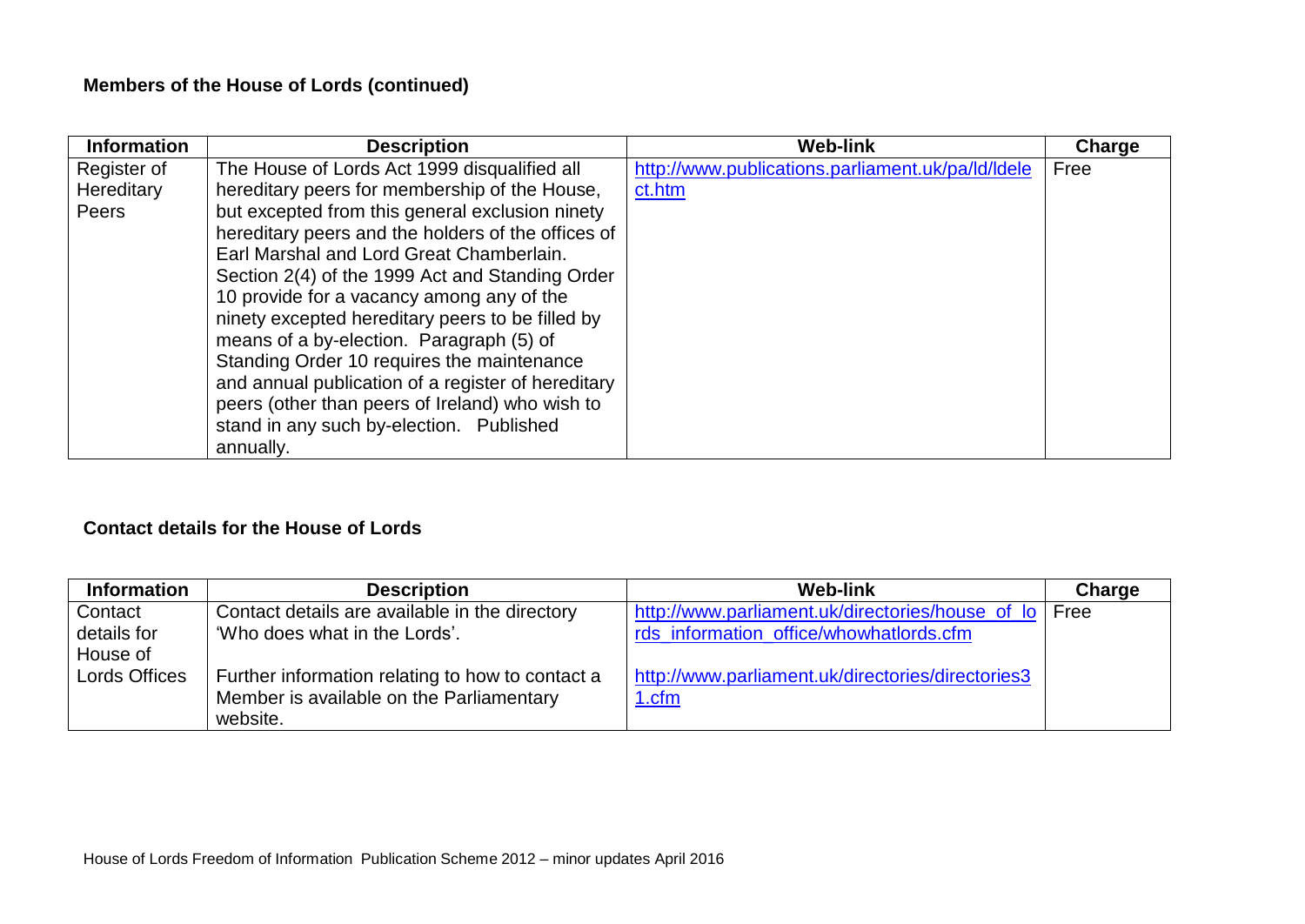# **Information relating to the legislation or conventions governing the functions of the House of Lords**

| <b>Information</b>                                | <b>Description</b>                                                                                                                                                                                                                                                                                                                                                                                                                                         | <b>Web-link</b>                                                                                                                                | Charge                                                                             |
|---------------------------------------------------|------------------------------------------------------------------------------------------------------------------------------------------------------------------------------------------------------------------------------------------------------------------------------------------------------------------------------------------------------------------------------------------------------------------------------------------------------------|------------------------------------------------------------------------------------------------------------------------------------------------|------------------------------------------------------------------------------------|
| Standing<br>Orders of the<br>House of             | The formal rules which govern the proceedings<br>of the House of Lords, with index.                                                                                                                                                                                                                                                                                                                                                                        | http://www.publications.parliament.uk/pa/ld/ldsto<br>rds/ldstords.htm                                                                          | Website:<br>Free. Paper:<br>Variable -                                             |
| $Lords - public$<br>and private<br>business       | Older versions of Standing Orders are available<br>in the Lords Sessional Papers which are held by<br>a number of large reference libraries.                                                                                                                                                                                                                                                                                                               | http://www.publications.parliament.uk/pa/ld/ldsto<br>rds/Idprords.htm                                                                          | contact TSO<br>for further<br>details.                                             |
| <b>Amendments</b><br>to the<br>Standing<br>Orders | All amendments to the text of the Standing<br>Orders; made as occasion requires.<br>Amendments may not be published separately if<br>the Standing Orders are about to be published.                                                                                                                                                                                                                                                                        | http://www.publications.parliament.uk/pa/ld/ldsto<br>rds/ldstords.htm<br>http://www.publications.parliament.uk/pa/ld/ldsto<br>rds/Idprords.htm | Website:<br>Free. Paper:<br>Variable -<br>contact TSO<br>for further<br>details.   |
| Companion to<br>the Standing<br><b>Orders</b>     | Textbook on practice and procedure. One of two<br>complementary authoritative sources on<br>procedures in the House of Lords (the other<br>being Erskine May).<br>Note: Erskine May's Treatise on The Law,<br>Privileges, Proceedings and Usage of<br>Parliament is not a House publication and is not<br>available through this Publication Scheme. It is<br>published by Lexis Nexis UK and is available<br>through reference libraries and booksellers. | http://www.publications.parliament.uk/pa/ld/ldco<br>mp/compso.htm                                                                              | Website:<br>Free. Paper:<br>Variable $-$<br>contact TSO<br>for further<br>details. |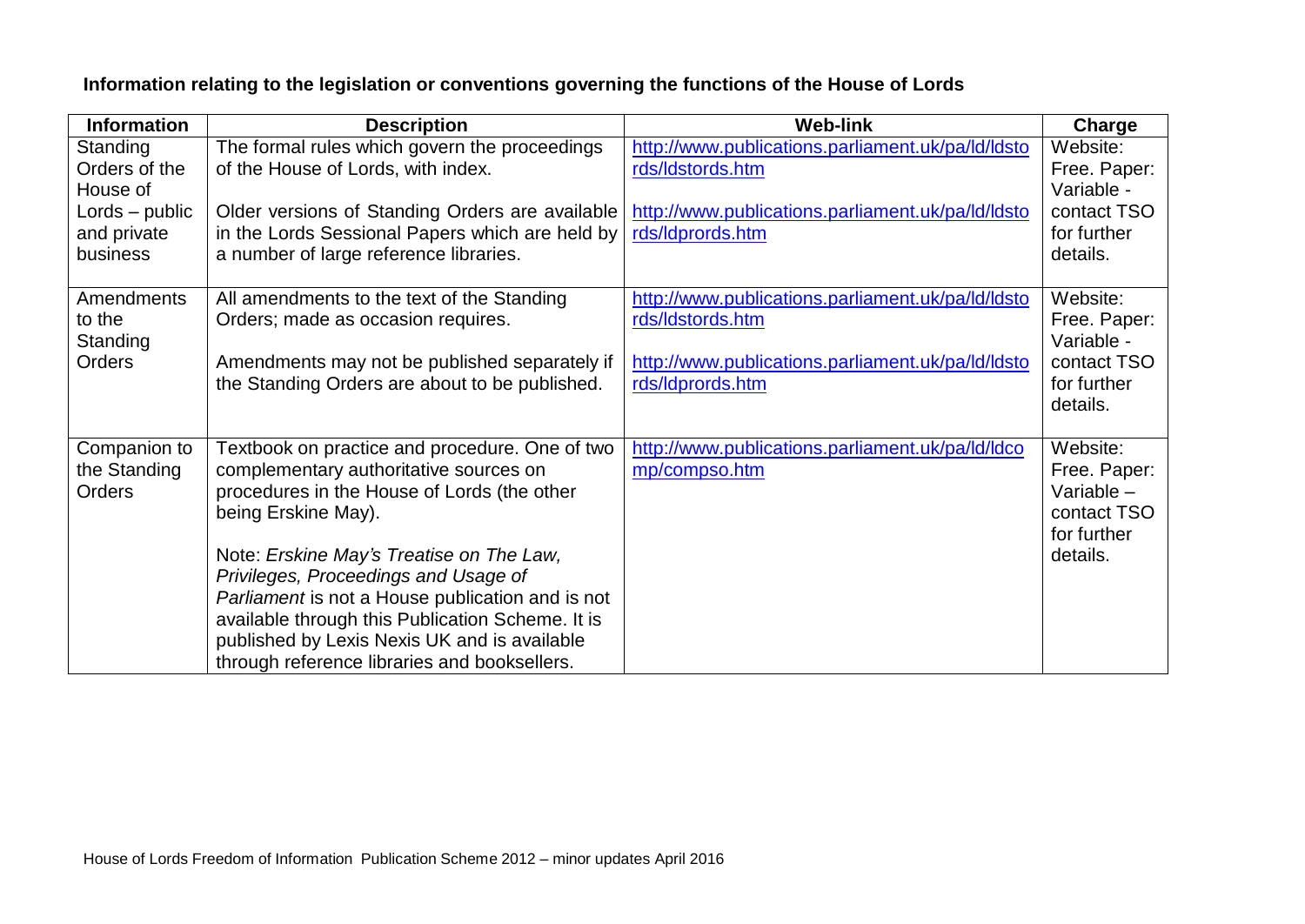## **Information relating to the legislation or conventions governing the functions of the House of Lords (continued)**

| Joint         |                                                              | The Joint Committee on Parliamentary Privilege   http://www.publications.parliament.uk/pa/jt/jtpriv. | Free |
|---------------|--------------------------------------------------------------|------------------------------------------------------------------------------------------------------|------|
|               | Committee on   was appointed in 1997 to review parliamentary | <u>htm</u>                                                                                           |      |
| Parliamentary | privilege and make recommendations thereon. It I             |                                                                                                      |      |
| Privilege     | reported in 1999.                                            |                                                                                                      |      |

#### **Information relating to the legislation or conventions governing the functions of the House of Lords (continued)**

| <b>Information</b> | <b>Description</b>                           | <b>Web-link</b>                                | Charge       |
|--------------------|----------------------------------------------|------------------------------------------------|--------------|
| Joint              | The Joint Committee on Conventions was       | http://www.parliament.uk/parliamentary_committ | Website:     |
| Committee on       | established "to consider the practicality of | ees/joint_committee_on_conventions.cfm         | Free. Paper: |
| Conventions        | codifying the key conventions on the         |                                                | Variable -   |
|                    | relationship between the two Houses of       |                                                | contact TSO  |
|                    | Parliament which affect the consideration of |                                                | for further  |
|                    | legislation." It reported in 2006.           |                                                | details.     |
|                    |                                              |                                                |              |

The following legislation is relevant to the functions of the House of Lords:

*Clerk of the Parliaments Act 1824*

*Parliament Acts 1911 and 1949*

*Life Peerages Act 1958*

*Peerage Act 1963*

*Parliamentary Corporate Bodies Act 1992*

*House of Lords Act 1999*

#### *Constitutional Reform Act 2005*

House of Lords Freedom of Information Publication Scheme 2012 – minor updates April 2016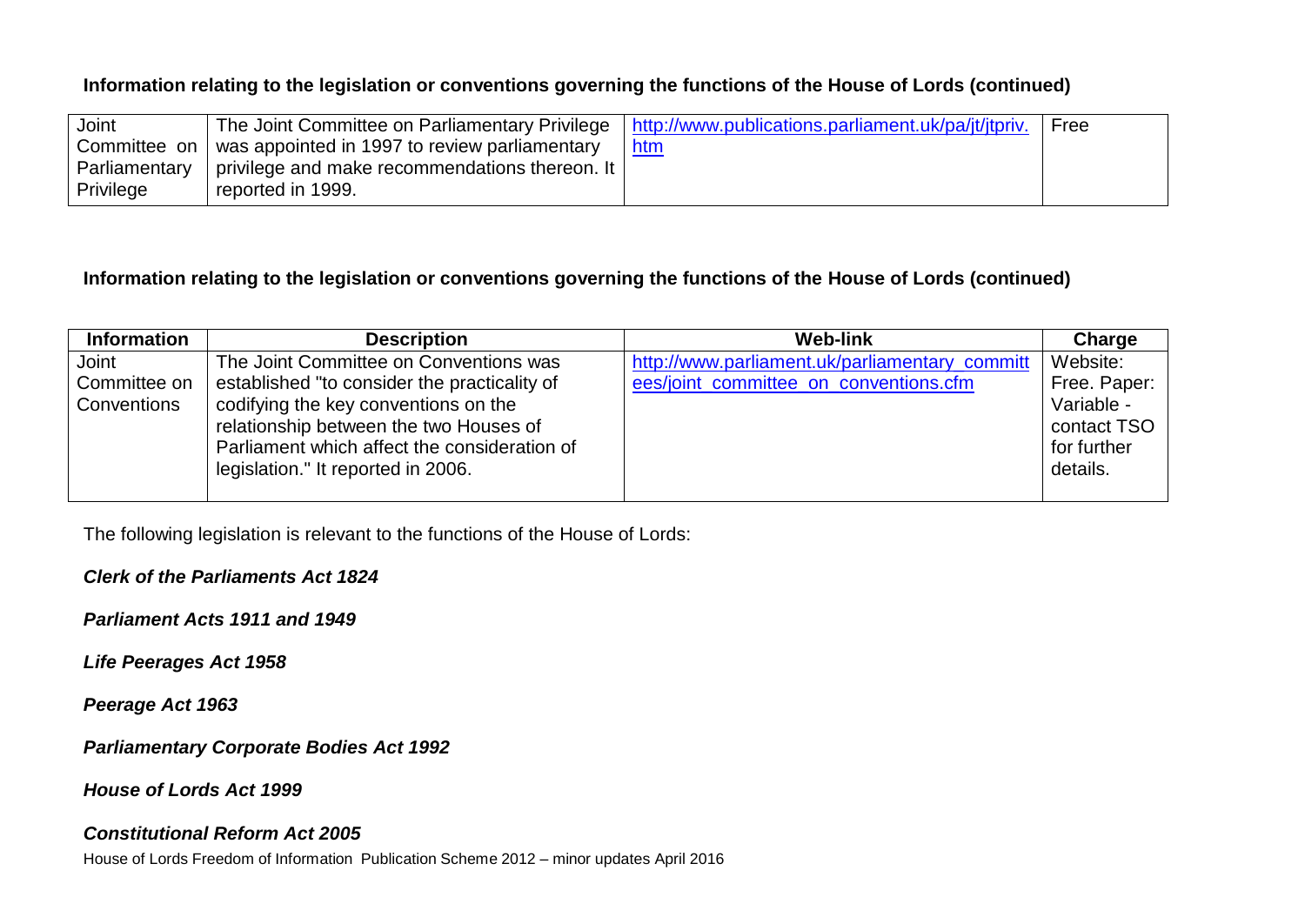#### *Parliament (Joint Departments) Act 2007*

#### *Constitutional Reform and Governance Act 2010*

The full text of Public General Acts since 1988 (there are some omissions for 1988) is available from the website of the Office of Public Sector Information (The National Archives) at [http://www.opsi.gov.uk](http://www.opsi.gov.uk/) Printed General Acts prior to 1988 are available in their original printed format from The Stationery Office. The official revised edition of UK primary legislation is available from the Statute Law Database at [http://www.statutelaw.gov.uk](http://www.statutelaw.gov.uk/) . The texts of Public General Acts are also widely available in reference libraries. Acts are subject to Crown Copyright.

#### **2. What we spend and how we spend it**

#### **Accounts**

| <b>Information</b>                                           | <b>Description</b>                                                                                                                                                                                                                                                                                                                                                                                                        | <b>Web-link</b>                                                                       | Charge                                                                                 |
|--------------------------------------------------------------|---------------------------------------------------------------------------------------------------------------------------------------------------------------------------------------------------------------------------------------------------------------------------------------------------------------------------------------------------------------------------------------------------------------------------|---------------------------------------------------------------------------------------|----------------------------------------------------------------------------------------|
| Public<br>information<br>briefings<br>relating to<br>finance | Describes how the House of Lords is funded.<br>what the money is spent on, Members'<br>reimbursements and the financial assistance<br>given to the opposition parties.                                                                                                                                                                                                                                                    | http://www.parliament.uk/directories/house_of_lo<br>rds_information_office/bplist.cfm | Free                                                                                   |
| Resource<br>Accounts                                         | Audited accounts containing the expenditure of<br>the House of Lords on Members' expenses,<br>administrative costs, staff costs including<br>pensions, security, stationery, printing, financial<br>assistance to opposition parties, grants-in-aid,<br>works' services costs and associated non-cash<br>items. From January 2003. Accounts for earlier<br>years were published as part of the relevant<br>Annual Report. | http://www.publications.parliament.uk/pa/ld/ldres<br>acc.htm                          | Website:<br>Free.<br>Paper:<br>Variable -<br>contact<br>TSO for<br>further<br>details. |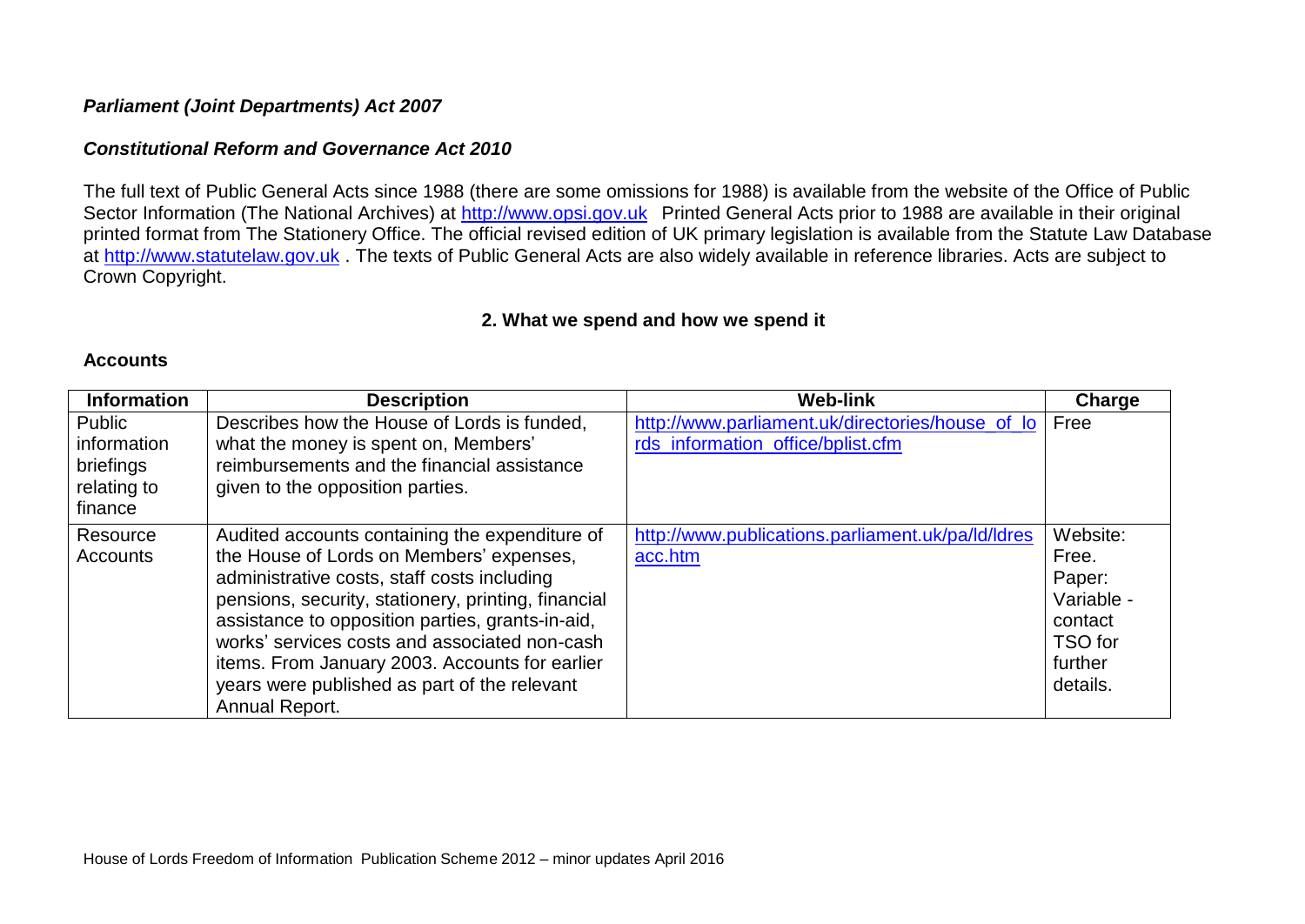# **Reimbursement scheme and total expenses paid to Members of the House of Lords**

| <b>Information</b> | <b>Description</b>                                                                           | <b>Web-link</b>                                  | Charge |
|--------------------|----------------------------------------------------------------------------------------------|--------------------------------------------------|--------|
| Reimburseme        | A guide setting out the rates and conditions for                                             | http://www.publications.parliament.uk/pa/ld/ldpe | Free   |
| nt scheme: a       | the recovery of travelling and other expenses                                                | ers/peers01.htm                                  |        |
| general guide      | incurred for the purpose of parliamentary duties.                                            |                                                  |        |
| Information        | Information relating to the main categories of                                               | http://www.parliament.uk/about_lords/holallowan  | Free   |
| relating to the    | expenses, namely travel, day subsistence, night                                              | ces/hol_expenses04.cfm                           |        |
| main               | subsistence, office costs, Ministers' and                                                    |                                                  |        |
| categories of      | Officeholders' secretarial expenses, and the                                                 |                                                  |        |
| expenses           | costs of post-paid envelopes together with<br>details of those Members loaned House of Lords |                                                  |        |
|                    | IT equipment, broken down by individual                                                      |                                                  |        |
|                    | Member and financial year up to July 2010.                                                   |                                                  |        |
|                    |                                                                                              |                                                  |        |
|                    | Details of allowances and expenses claims                                                    |                                                  |        |
|                    | made by Members of the House of Lords from                                                   |                                                  |        |
|                    | July 2010 - March 2011 were published                                                        |                                                  |        |
|                    | quarterly.                                                                                   |                                                  |        |
|                    |                                                                                              |                                                  |        |
|                    | Details of allowances and expenses claims<br>made by Members of the House of Lords from      |                                                  |        |
|                    | April 2011 published by month.                                                               |                                                  |        |
|                    | Total expenses claimed by each of the                                                        | http://www.parliament.uk/about_lords/holallowan  | Free   |
| Information        | opposition parties and the Convenor of the                                                   | ces/hol_expenses04.cfm                           |        |
| relating to        | Cross Benchers in respect of their parliamentary                                             |                                                  |        |
| financial          | duties for each financial year. Published                                                    |                                                  |        |
| assistance to      | annually (related to financial year).                                                        |                                                  |        |
| opposition         |                                                                                              |                                                  |        |
| parties            |                                                                                              |                                                  |        |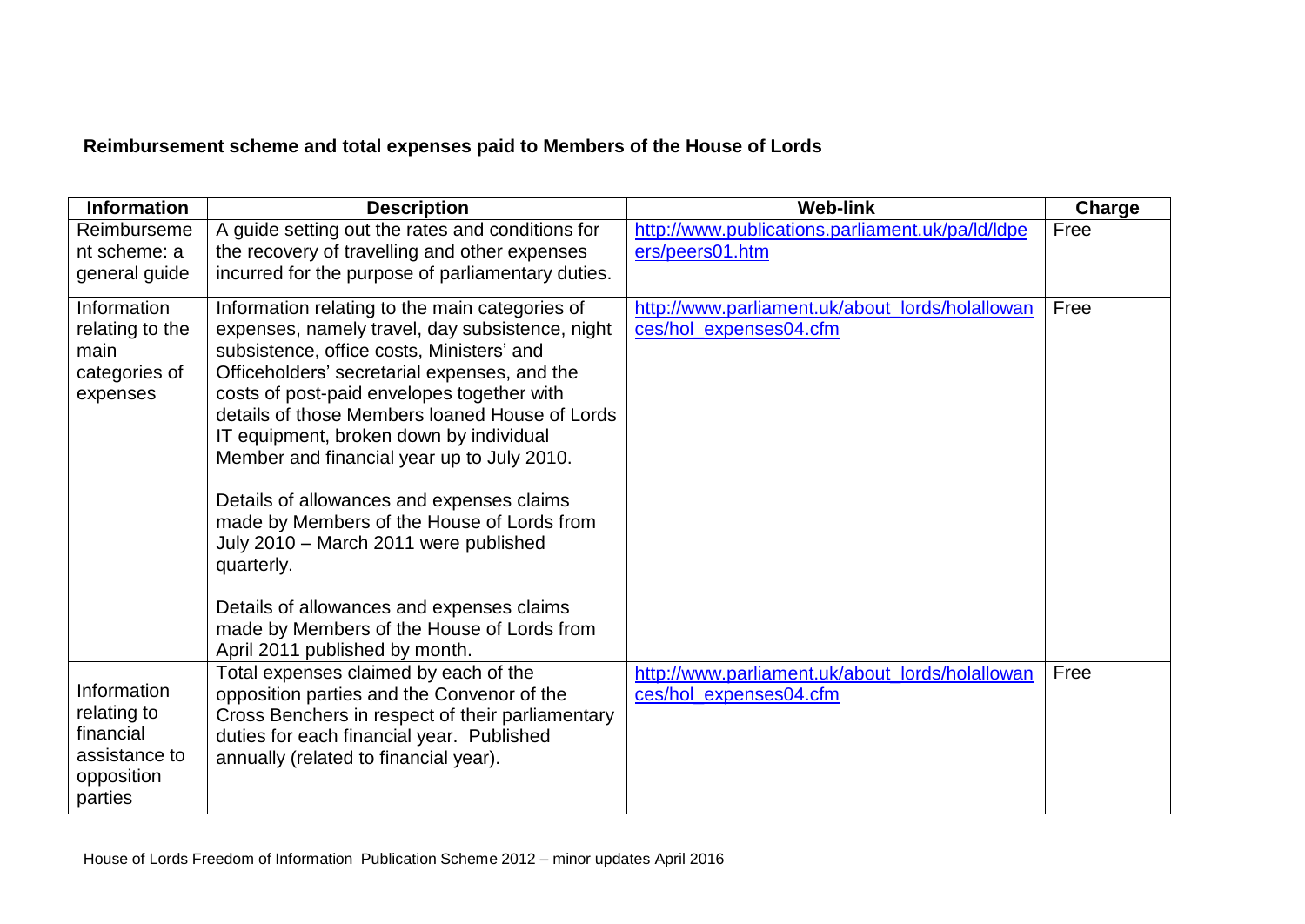## **Staff allowances and expenses produced in line with the House of Lords Administration's policies**

| <b>Information</b>                                                               | <b>Description</b>                                                                                                                                       | <b>Web-link</b>                                                                                                                                                                   | Charge |
|----------------------------------------------------------------------------------|----------------------------------------------------------------------------------------------------------------------------------------------------------|-----------------------------------------------------------------------------------------------------------------------------------------------------------------------------------|--------|
| <b>Travel and</b><br>Subsistence<br>Scheme for<br><b>Staff</b>                   | Information on staff expenses can be<br>found in Appendix F of the Staff<br>Handbook.                                                                    | http://www.publications.parliament.uk/pa/ld/ldhandbk.htm                                                                                                                          | Free   |
| <b>Expenses</b><br>claimed by<br>members of<br>the<br>Management<br><b>Board</b> | Expense claim forms for each member of<br>the Management Board from April 2010.                                                                          | http://www.parliament.uk/business/lords/how-the-lords-<br>is-run/lords-Administration/house-of-lords-management-<br>board/expenses/                                               | Free   |
| Information<br>relating to all<br>transactions<br>over £25,000                   | Date, expense type, supplier, transaction<br>number, amount and description relating<br>to transactions over £25k from April<br>2012, published by month | http://www.parliament.uk/business/lords/house-lords-<br>administration/how-the-lords-is-run/lords-<br>administration/house-of-lords-management-<br>board/transactions-over-25000/ | Free   |

## **Workforce pay and grading details**

| <b>Information</b> | <b>Description</b>                                                                       | <b>Web-link</b>                 | <b>Charge</b> |
|--------------------|------------------------------------------------------------------------------------------|---------------------------------|---------------|
| Pay bands          | Staffs pay bands and amounts published as they   http://www.parliament.uk/mps-lords-and- |                                 | Free          |
|                    | become available.                                                                        | offices/offices/lords/lordshro/ |               |
|                    |                                                                                          |                                 |               |

### **Procurement procedures**

|  | ۱n۱<br>- ----<br>. | - -<br>_ | - -<br>. IIM L<br>WΑ<br> |  |
|--|--------------------|----------|--------------------------|--|
|--|--------------------|----------|--------------------------|--|

House of Lords Freedom of Information Publication Scheme 2012 – minor updates April 2016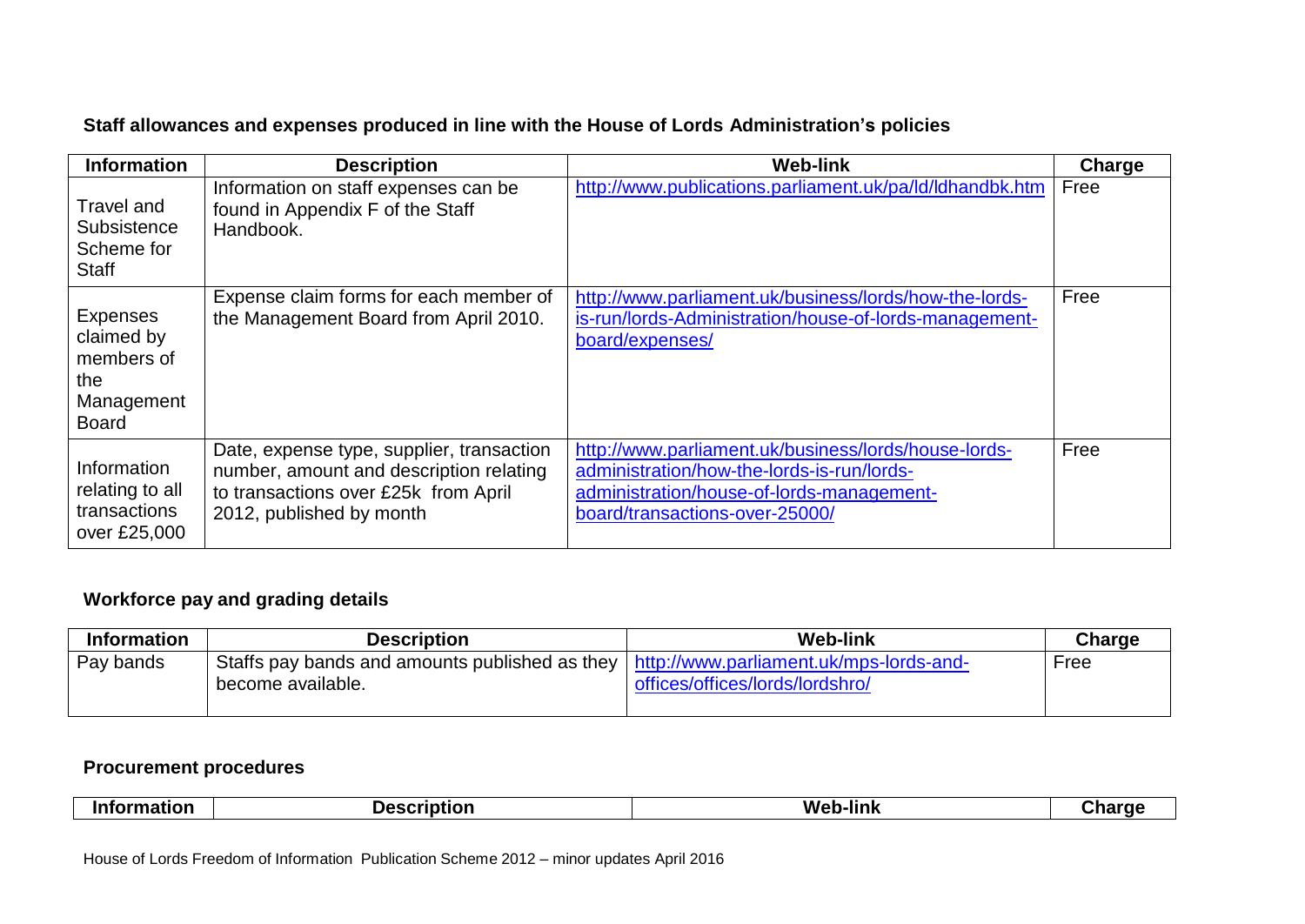| Procurement<br>procedures | Procurement procedures available from the<br>House of Lords procurement web pages. | http://www.parliament.uk/business/lords/how-<br>the-lords-is-run/policies-and-<br>procedures/procurement/ | Free |
|---------------------------|------------------------------------------------------------------------------------|-----------------------------------------------------------------------------------------------------------|------|
|---------------------------|------------------------------------------------------------------------------------|-----------------------------------------------------------------------------------------------------------|------|

## **Lists of contracts awarded and their value**

| <b>Information</b>                                 | <b>Description</b>                                                                                                                         | <b>Web-link</b>                                                                                            | Charge |
|----------------------------------------------------|--------------------------------------------------------------------------------------------------------------------------------------------|------------------------------------------------------------------------------------------------------------|--------|
| List of<br>contracts<br>awarded and<br>their value | Information on contracts awarded and their<br>value added to various websites accessible from<br>the House of Lords procurement web pages. | (http://www.parliament.uk/business/lords/how-<br>the-lords-is-run/policies-and-<br>procedures/procurement/ | Free   |
| Current<br>contract<br>opportunities               | Current contract opportunities advertised via<br>procurement websites available from the House<br>of Lords procurement web pages.          | http://www.parliament.uk/business/lords/how-<br>the-lords-is-run/policies-and-<br>procedures/procurement/  | Free   |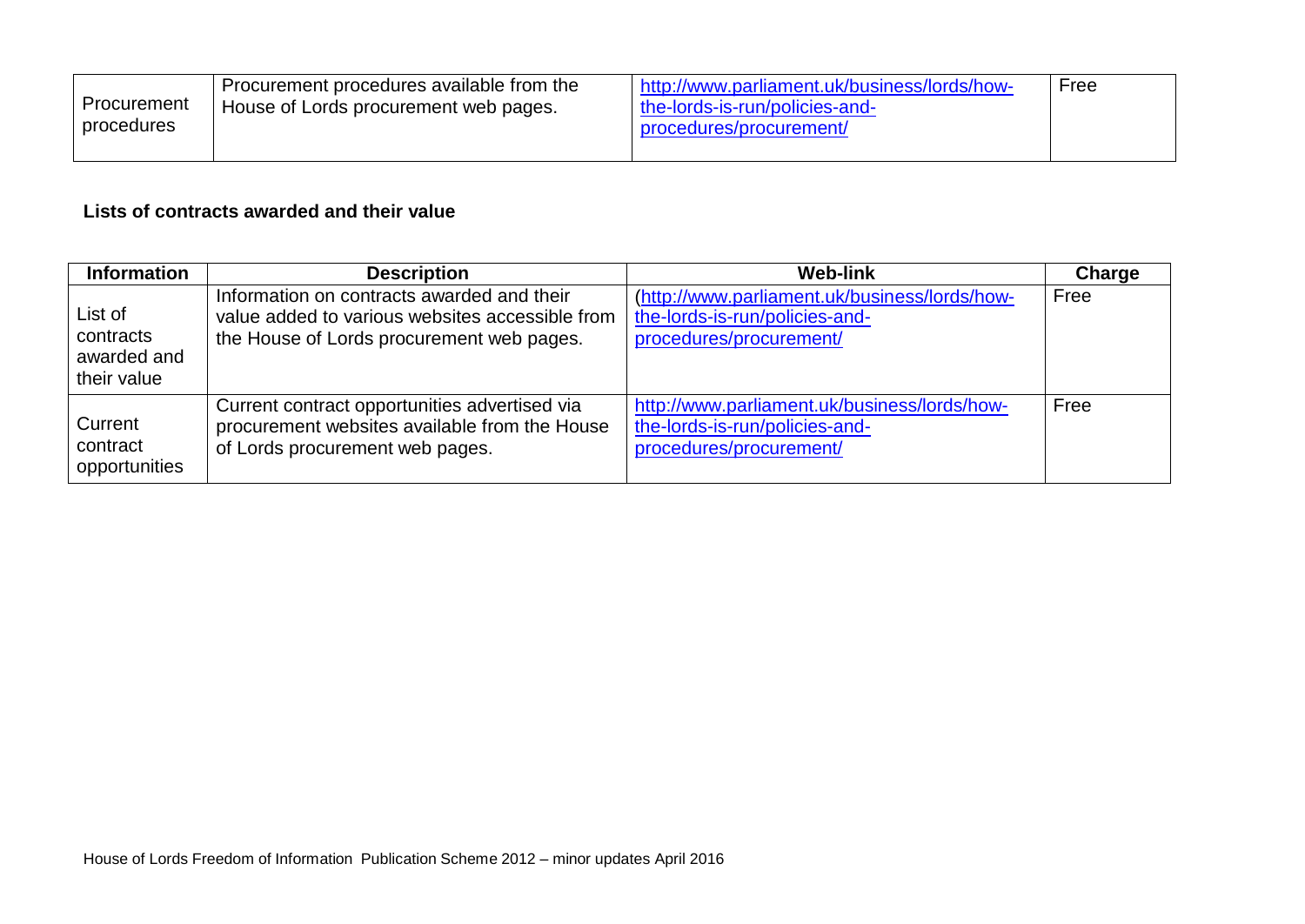# **3. What are our priorities and how are we doing**

## **Business of the House**

# **Legislation**

| <b>Information</b>                           | <b>Description</b>                                                                                                                                                                                                                                                                                                                                                                                                                                                                                                                           | <b>Web-link</b>                                             | Charge                                                                             |
|----------------------------------------------|----------------------------------------------------------------------------------------------------------------------------------------------------------------------------------------------------------------------------------------------------------------------------------------------------------------------------------------------------------------------------------------------------------------------------------------------------------------------------------------------------------------------------------------------|-------------------------------------------------------------|------------------------------------------------------------------------------------|
| <b>Private Bills</b><br>before<br>Parliament | The complete, current text of all private bills at<br>present before Parliament.<br>Note: Lists of amendments are not available via<br>Parliament. They may be available from the<br>Agents for the bill. Copies of old bills may be<br>available from the Agent. Four firms of<br>Parliamentary Agents act for promoters for<br>private bills. Details of which firm is responsible<br>for which bill is given on the website on the<br>cover of the bill. Details are also available from<br>the Private Bill Office (Tel: 020 7219 3231). | http://services.parliament.uk/bills/private.html            | Website:<br>Free.<br>Paper:<br>variable.                                           |
| <b>Public Bills</b><br>before<br>Parliament  | The complete, current text of all public bills at<br>present before Parliament, as well as those from<br>previous sessions.<br>Note: Old versions of bills which are currently<br>before Parliament, and those which are no<br>longer before Parliament, are often available in<br>paper form from The Stationery Office.                                                                                                                                                                                                                    | http://services.parliament.uk/bills/public/2010-<br>11.html | Website:<br>Free. Paper:<br>Variable $-$<br>contact TSO<br>for further<br>details. |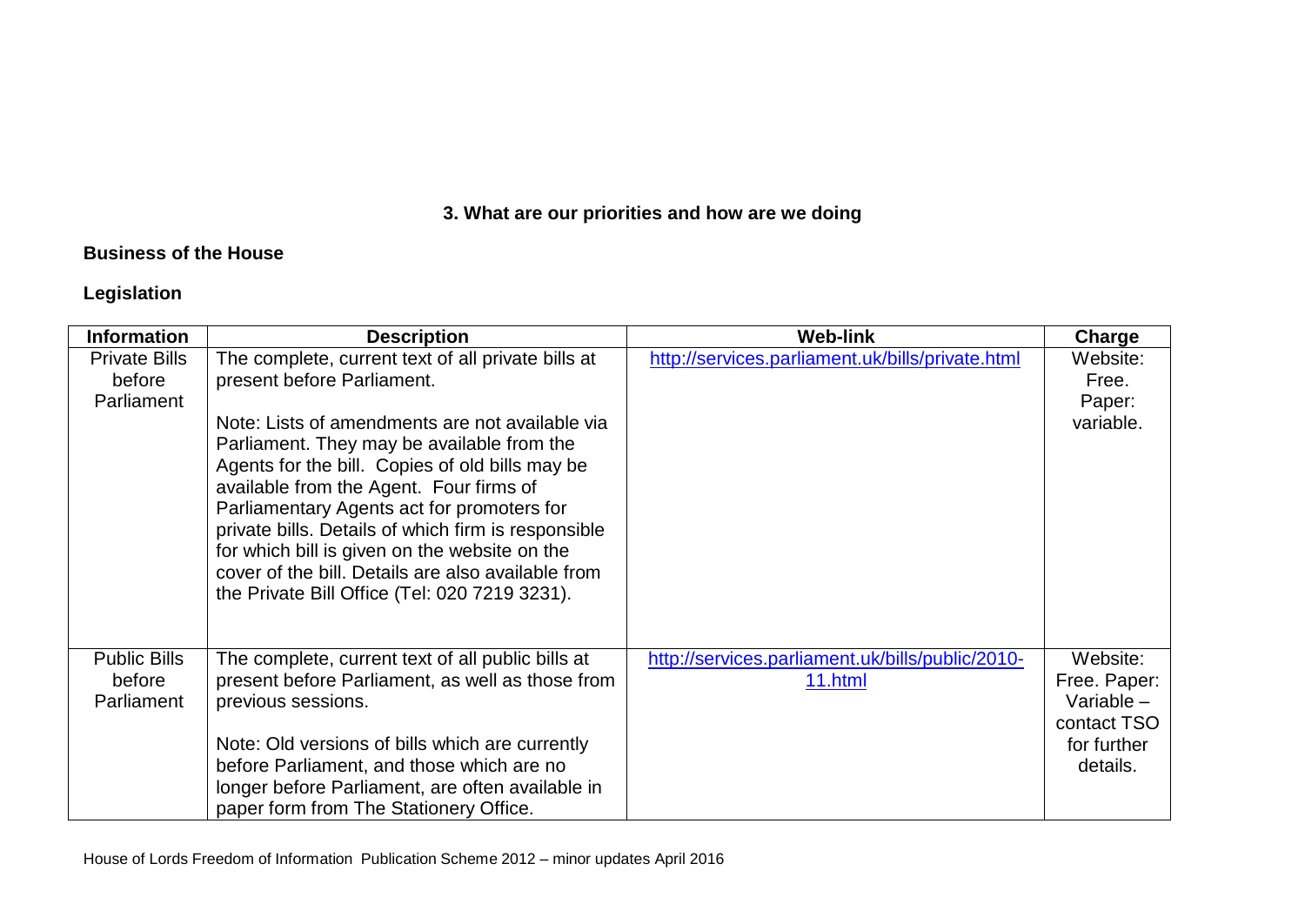### **Legislation (continued)**

| <b>Information</b>                               | <b>Description</b>                                                                                 | <b>Web-link</b>                      | Charge                                                                            |
|--------------------------------------------------|----------------------------------------------------------------------------------------------------|--------------------------------------|-----------------------------------------------------------------------------------|
| Explanatory<br>notes relating<br>to Public Bills | Most Government bills and a few private<br>members' bills are accompanied by explanatory<br>notes. | http://services.parliament.uk/bills/ | Website:<br>Free Paper:<br>Variable $-$<br>contact TSO<br>for further<br>details. |

Note: The Queen's Speech, which contains an outline of the Government's proposed legislation for the new parliamentary session, is drawn up by the Government and approved by the Cabinet. As such, it is outside the scope of the House of Lords Publication Scheme. Information relating to the Government's draft legislative programme for the next parliamentary session can be found at: [www.cabinetoffice.gov.uk](http://www.cabinetoffice.gov.uk/) and [www.commonsleader.gov.uk](http://www.commonsleader.gov.uk/)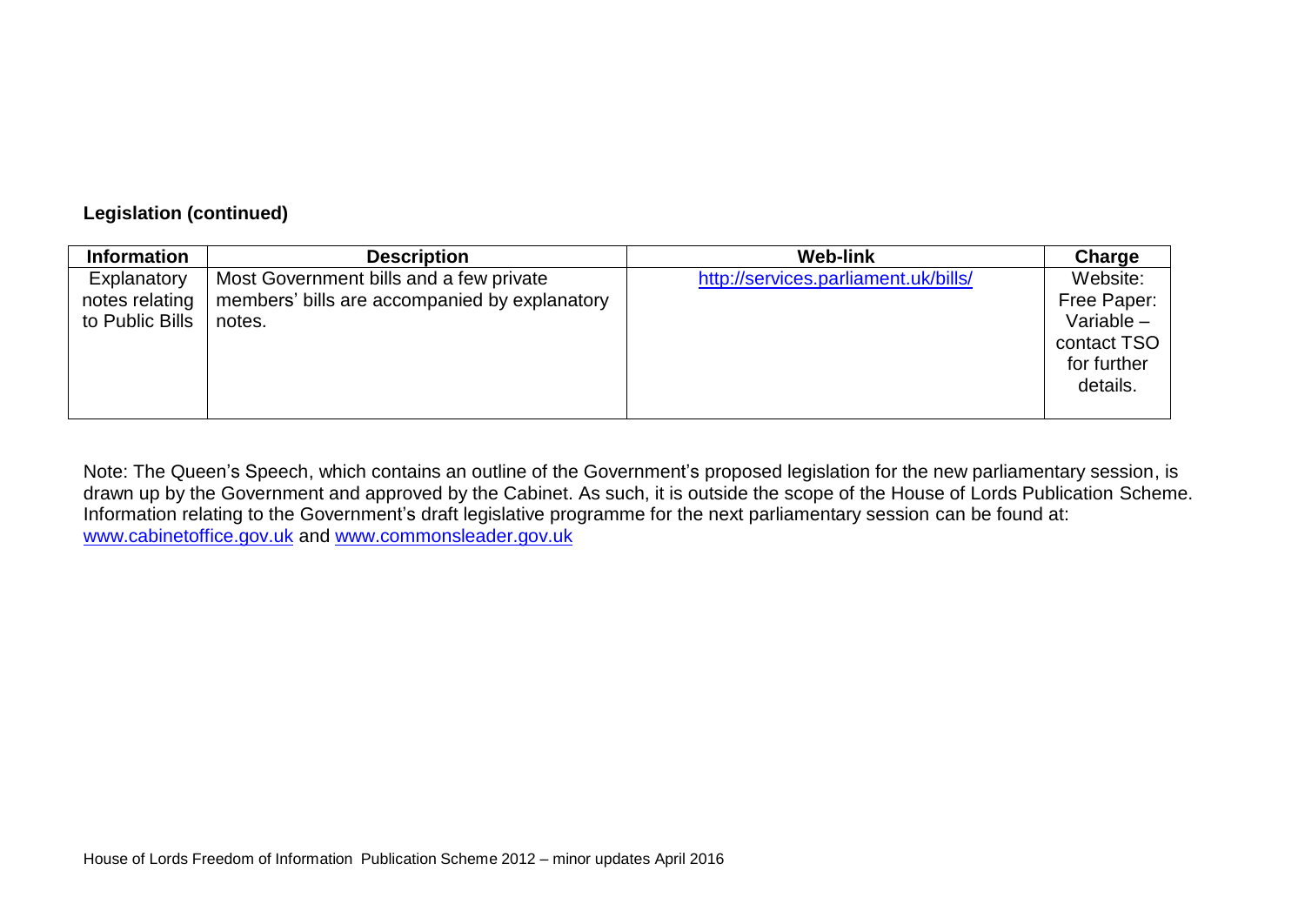#### **House of Lords Administration**

## **Strategic and Business Plans**

| <b>Information</b> | <b>Description</b> | <b>Web-link</b> | .noro<br>--- |
|--------------------|--------------------|-----------------|--------------|
|                    |                    |                 |              |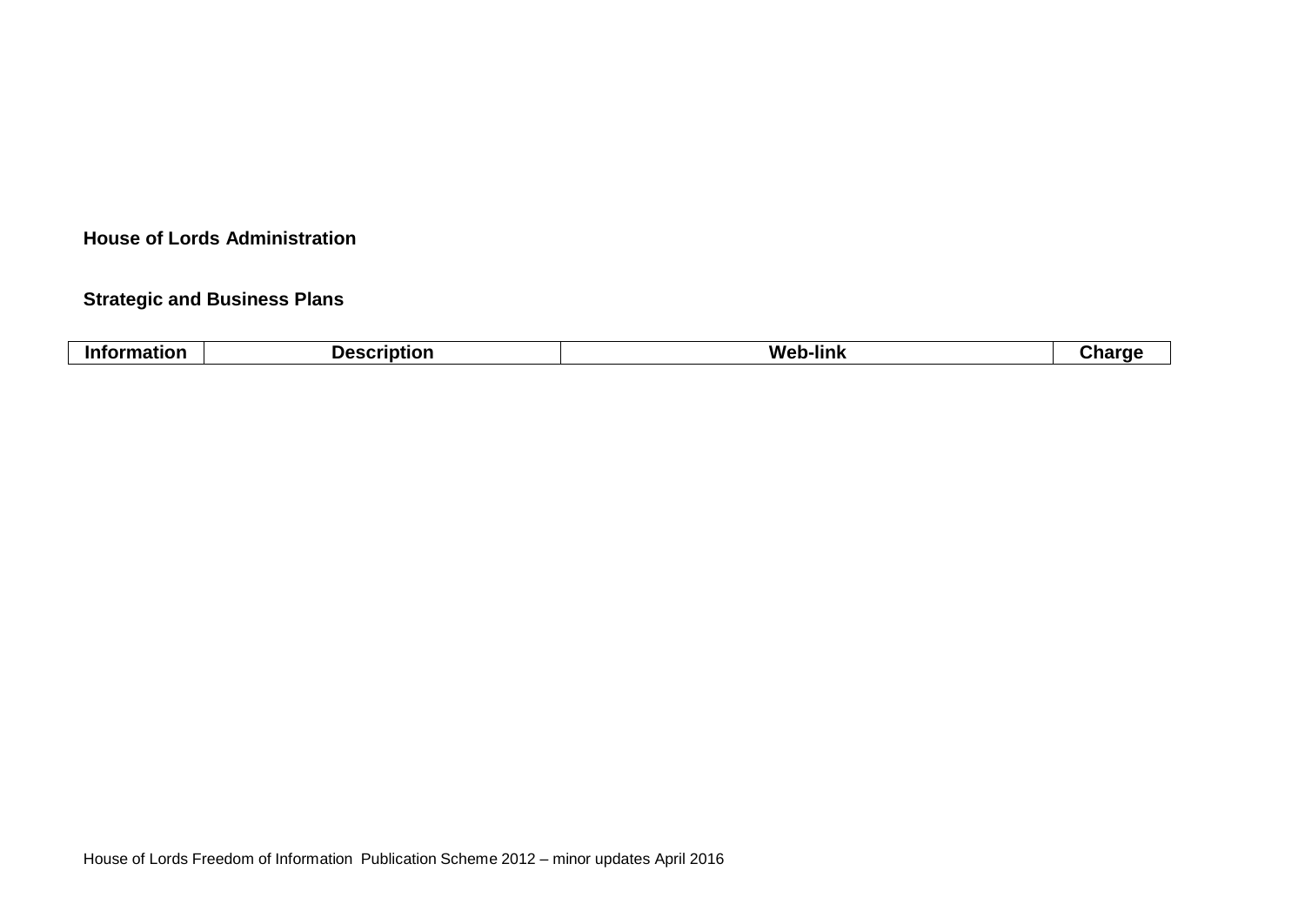| Strategic Plan       | The Strategic Plan for the House of<br>Lords Administration published as an       | http://www.publications.parliament.uk/pa/ld/ldlordsrep.htm | Website:<br>Free. |
|----------------------|-----------------------------------------------------------------------------------|------------------------------------------------------------|-------------------|
|                      | Appendix of the House of Lords Annual                                             |                                                            | Paper:            |
|                      | Report.                                                                           |                                                            | Variable $-$      |
|                      |                                                                                   |                                                            | contact           |
|                      |                                                                                   |                                                            | TSO for           |
|                      |                                                                                   |                                                            | further           |
|                      |                                                                                   |                                                            | details.          |
|                      | The House of Lords Administration has                                             |                                                            |                   |
|                      | published an annual business plan since<br>2003. This is available on the website |                                                            |                   |
|                      |                                                                                   |                                                            | Website:<br>Free. |
|                      | from 2006. For previous years, paper<br>copies are available from TSO.            |                                                            | Paper:            |
|                      |                                                                                   | http://www.publications.parliament.uk/pa/ld/ldbusplan.htm  | Variable -        |
| <b>Business Plan</b> | The Business Plan may be read in                                                  |                                                            | contact           |
|                      | conjunction with the Annual Report of the                                         |                                                            | TSO for           |
|                      | House of Lords, the purpose of which is                                           |                                                            | further           |
|                      | to set out the progress of the                                                    |                                                            | details.          |
|                      | Administration in carrying out the                                                |                                                            |                   |
|                      | business plan in the previous year.                                               |                                                            |                   |
| Progress             | Published annually as part of the Annual                                          | http://www.publications.parliament.uk/pa/ld/ldlordsrep.htm | Free              |
| report               | Report of the House of Lords.                                                     |                                                            |                   |

## **Statistics**

 $\overline{1}$ 

| . . | $\sqrt{ }$ | - -<br>W.<br>-link |  |
|-----|------------|--------------------|--|
|-----|------------|--------------------|--|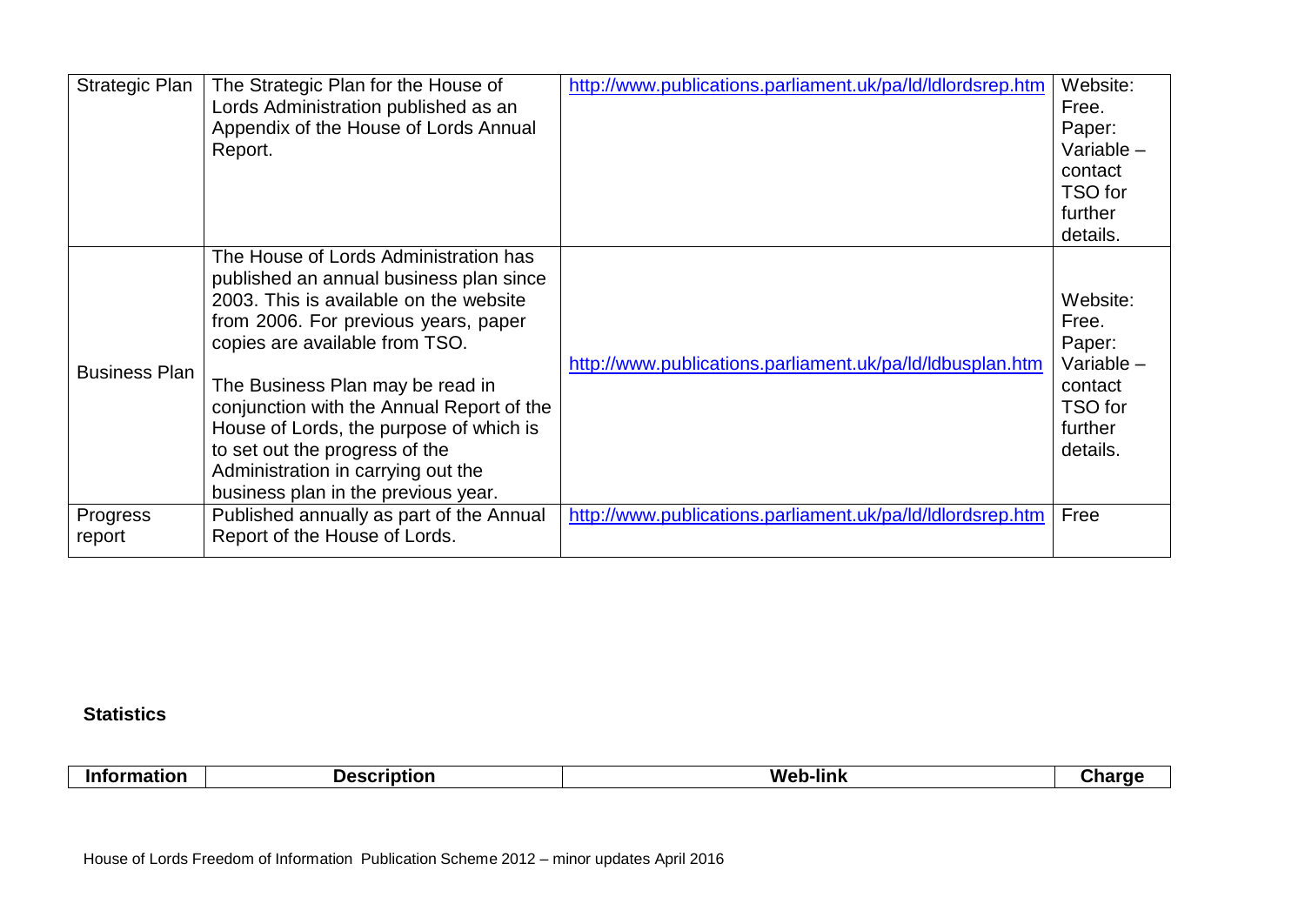| <b>Diversity</b><br>statistics for<br>House of<br>Lords staff<br>appointments | Available in the House of Lords Annual<br>Report.                                                                    | http://www.publications.parliament.uk/pa/ld/ldlordsrep.htm | Free |
|-------------------------------------------------------------------------------|----------------------------------------------------------------------------------------------------------------------|------------------------------------------------------------|------|
| Sessional<br>Papers                                                           | List of sessional printed papers produced<br>for the House of Lords.                                                 | http://www.publications.parliament.uk/pa/ld/ldsess.htm     | Free |
| Public Bill<br><b>Statistics</b>                                              | Contains information about bills and<br>amendments considered by the House in<br>a particular Session of Parliament. | http://www.publications.parliament.uk/pa/ld/billstat.htm   | Free |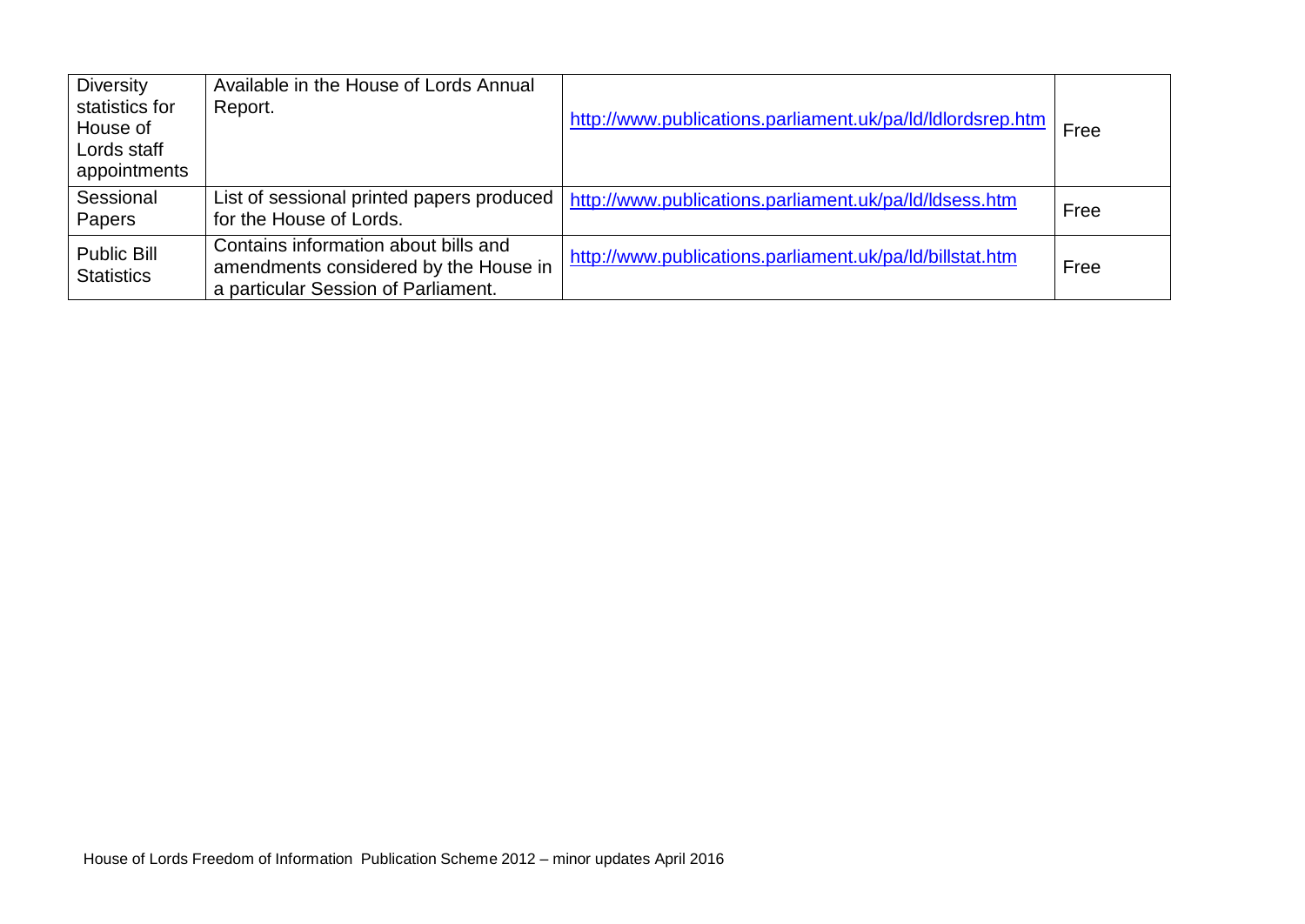## **4. How we make decisions**

## **Business of the House**

## **Records of Proceedings**

| <b>Information</b>  | <b>Description</b>                                           | <b>Web-link</b>                                  | Charge |
|---------------------|--------------------------------------------------------------|--------------------------------------------------|--------|
|                     | House of Lords   House of Lords Business contains notices of | http://www.publications.parliament.uk/pa/pabusp  | Free   |
| <b>Business</b>     | forthcoming business and a daily record of the               | ap.htm                                           |        |
|                     | business of the House.                                       |                                                  |        |
|                     |                                                              |                                                  |        |
|                     | Note: A new edition is made available at 10 am               |                                                  |        |
|                     | on the day after each sitting of the House, to               |                                                  |        |
|                     | include forthcoming business tabled the day                  |                                                  |        |
|                     | before and a record of the most recent day's                 |                                                  |        |
|                     | business, replacing the previous edition.                    |                                                  |        |
| <b>Order Papers</b> | The agenda for the day's business.                           | http://www.parliament.uk/business/publications/b | Free   |
|                     |                                                              | usiness-papers/                                  |        |
|                     | Note: A new edition is made available at 10 am               |                                                  |        |
|                     | on each day on which the House sits, replacing               |                                                  |        |
|                     | the previous edition.                                        |                                                  |        |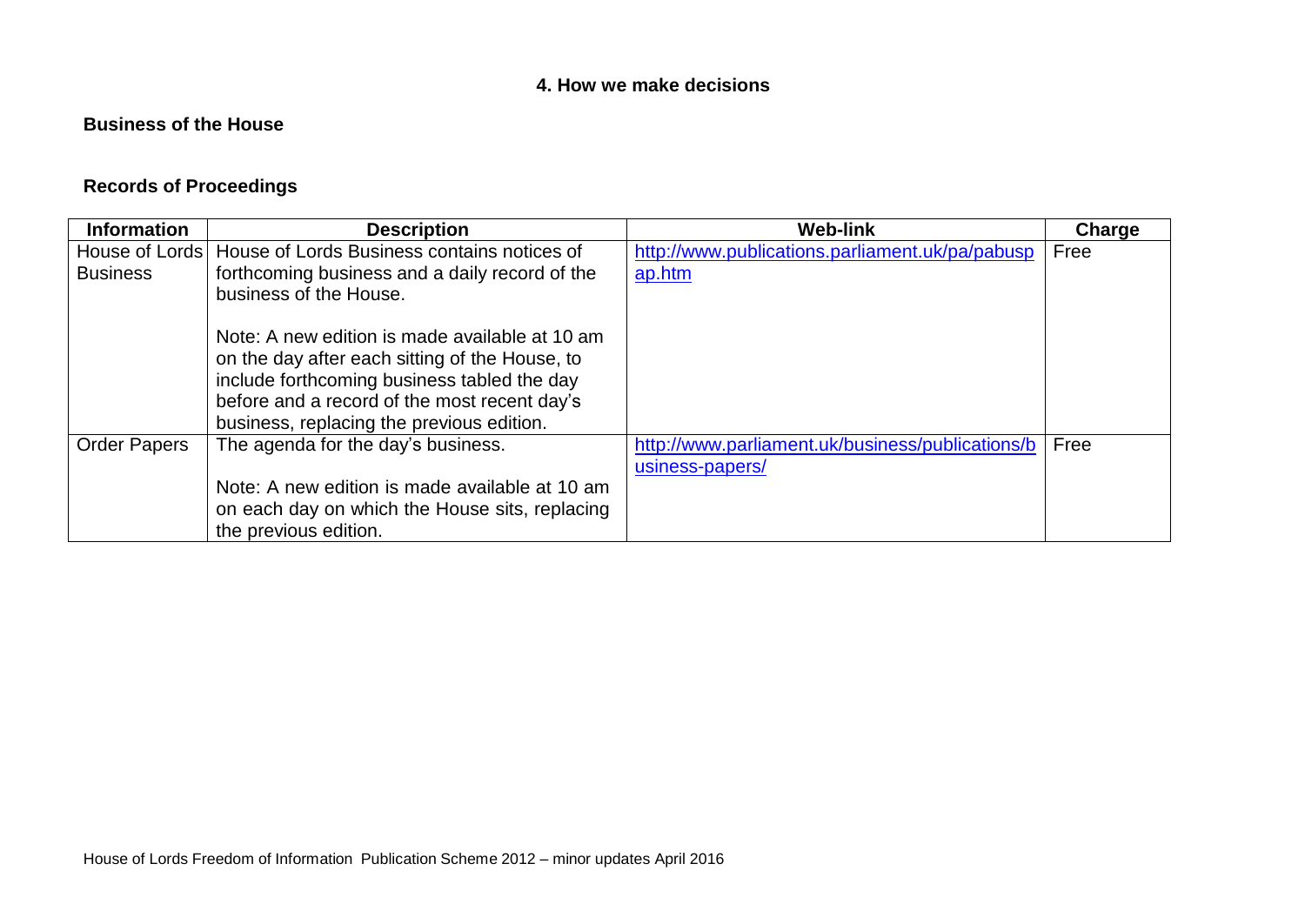# **Records of Proceedings (continued)**

| <b>Information</b>                                                               | <b>Description</b>                                                                                                                                                                                                                                                                                                                                                                                                                                                                                                                                                                                                                                                                                                                                                                                 | <b>Web-link</b>                                             | Charge |
|----------------------------------------------------------------------------------|----------------------------------------------------------------------------------------------------------------------------------------------------------------------------------------------------------------------------------------------------------------------------------------------------------------------------------------------------------------------------------------------------------------------------------------------------------------------------------------------------------------------------------------------------------------------------------------------------------------------------------------------------------------------------------------------------------------------------------------------------------------------------------------------------|-------------------------------------------------------------|--------|
| <b>Official Report</b><br>(Hansard)<br>House of<br>Lords Daily<br><b>Debates</b> | The Official Report (Hansard) is a full report of<br>the debates in the House of Lords and in Grand<br>Committees. It also includes certain items of<br>business which are the subject of formal minute<br>entries, such as Private Bills brought from the<br>House of Commons, and Commons Bills<br>returned with Lords' amendments agreed to;<br>texts of domestic committee reports; texts of<br>amendments moved; ministerial statements<br>made in the Commons and reported in the Lords<br>(for the convenience of the House); and<br>Answers to Written Questions. An index is                                                                                                                                                                                                              | http://www.parliament.uk/business/publications/h<br>ansard/ | Free   |
|                                                                                  | produced.<br>Note: The full text of Lords' Hansard from 15<br>November 1995 up to the latest complete sitting<br>day is available on the parliamentary website.<br>The text of the most recent day's report is made<br>available at 8 am the following day. Unrevised<br>daily parts are issued on a next day basis and<br>are then bound into weekly parts which are<br>available about three days after the end of the<br>week to which they refer. The corrected text of<br>the Lords' Hansard is published in bound<br>volumes with a full index some months later.<br>Copies of the printed text of Lords' Hansard may<br>be consulted in many reference libraries and in<br>the Parliamentary Archives.<br>Information about digitised historical<br>parliamentary material can be found at: |                                                             |        |
|                                                                                  | http://www.parliament.uk/business/publications/p<br>arliamentary-archives/digitalpreservation/                                                                                                                                                                                                                                                                                                                                                                                                                                                                                                                                                                                                                                                                                                     |                                                             |        |

House of Lords Freedom of Information Publication Scheme 2012 – minor updates April 2016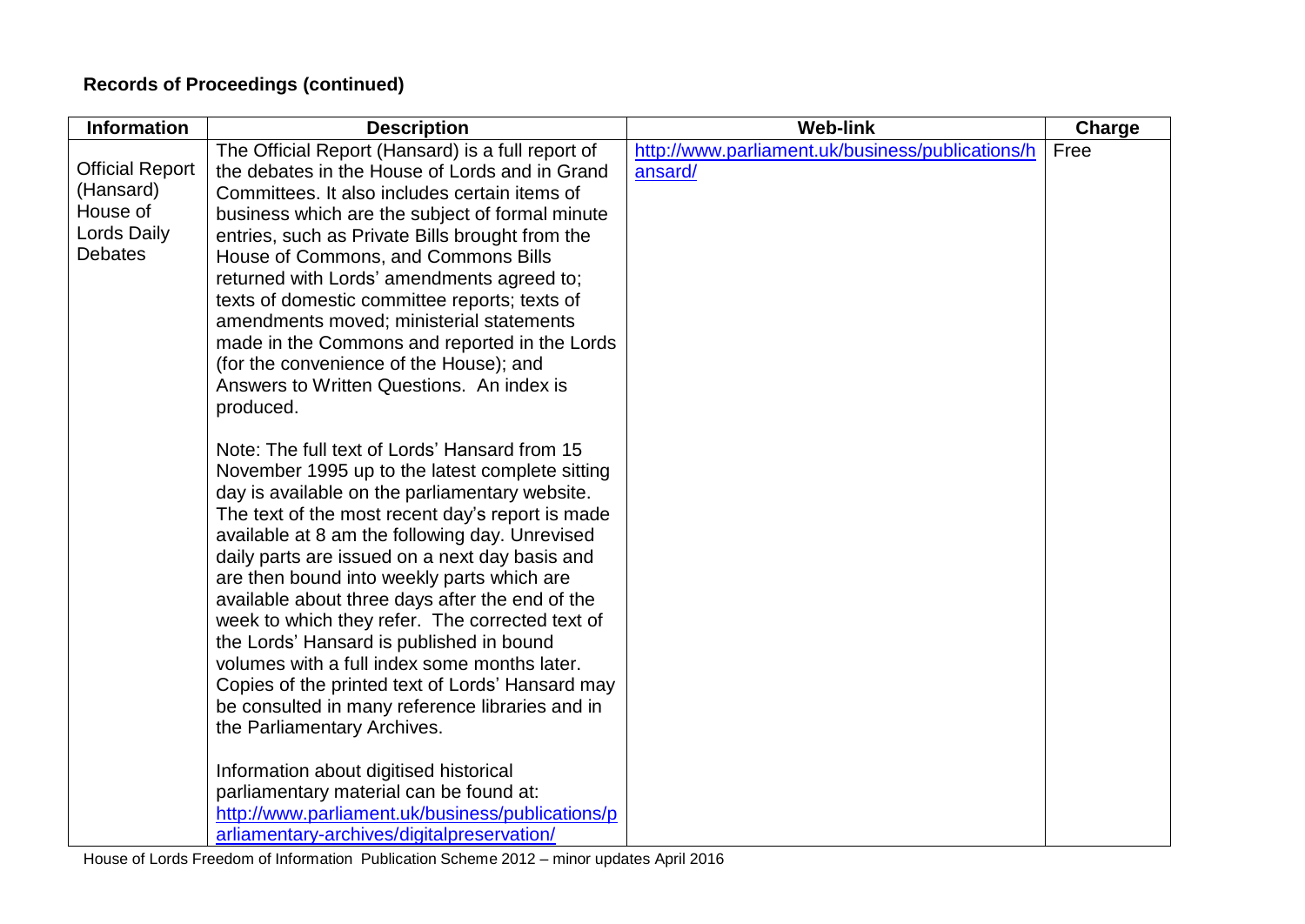# **Records of Proceedings (continued)**

| <b>Information</b> | <b>Description</b>                                                                                                                                                                                                                                                                                                                                                                                                                                                                                                                                       | <b>Web-link</b>                                               | Charge                                                                             |
|--------------------|----------------------------------------------------------------------------------------------------------------------------------------------------------------------------------------------------------------------------------------------------------------------------------------------------------------------------------------------------------------------------------------------------------------------------------------------------------------------------------------------------------------------------------------------------------|---------------------------------------------------------------|------------------------------------------------------------------------------------|
| Journals           | The Journals are the official record of the<br>proceedings of the House of Lords. They are<br>compiled from House of Lords Business. They<br>differ from the Minutes in that they contain<br>additional material including a daily record of<br>Members present, reports of the domestic<br>committees of the House and an index.<br>Note: Published by The Stationery Office nine to<br>twelve months after the end of a parliamentary<br>session. Sets of Journals are accessible in many<br>reference libraries and in the Parliamentary<br>Archives. | http://www.publications.parliament.uk/pa/ld/ldjou<br>rnal.htm | Website:<br>Free. Paper:<br>Variable $-$<br>contact TSO<br>for further<br>details. |
|                    | Copies of the Journals are admitted as evidence<br>by the courts and others (Evidence Act 1845,<br>s.3; the Act does not extend to Scotland). If<br>required in evidence, a copy or extract of the<br>Journals, authenticated by the Clerk of the<br>Parliaments, may be supplied on payment of a<br>fee.                                                                                                                                                                                                                                                |                                                               |                                                                                    |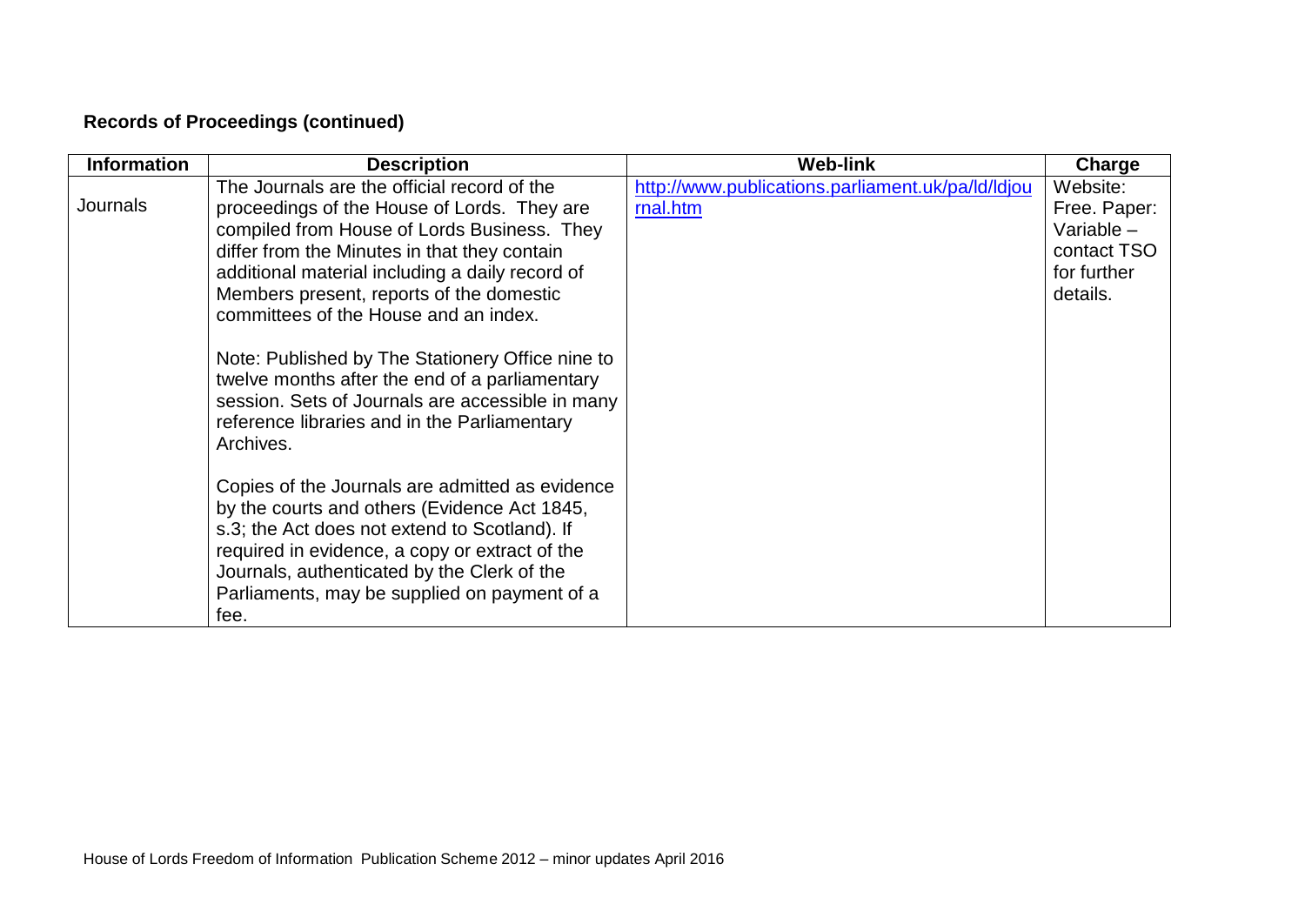## **Committees**

| <b>Information</b>                                                           | <b>Description</b>                                                                                                                                                                                                                                                                                                                                                                                                                                                                                                                                                                                                                                                                                                      | <b>Web-link</b>                                                                              | Charge                                                                                |
|------------------------------------------------------------------------------|-------------------------------------------------------------------------------------------------------------------------------------------------------------------------------------------------------------------------------------------------------------------------------------------------------------------------------------------------------------------------------------------------------------------------------------------------------------------------------------------------------------------------------------------------------------------------------------------------------------------------------------------------------------------------------------------------------------------------|----------------------------------------------------------------------------------------------|---------------------------------------------------------------------------------------|
| Investigative<br>and<br>Legislative<br><b>Select</b><br>Committee<br>Reports | Reports (including reports from earlier sessions<br>of Parliament) published by the investigative and<br>legislative select committees.<br>Note: Copies of older reports may be available<br>for purchase from The Stationery Office. The<br>reports are also available in Lords' Sessional<br>Papers which are held by a number of large<br>reference libraries.                                                                                                                                                                                                                                                                                                                                                       | http://www.parliament.uk/business/publications/c<br>ommittees/select-committee-publications/ | Website:<br>Free.<br>Paper:<br>Variable $-$<br>contact TSO<br>for further<br>details. |
| Minutes of<br>Evidence                                                       | Oral and written evidence gathered by<br>investigative and legislative select committees.<br>Most oral evidence is taken in public. In this<br>case transcripts are published on the<br>parliamentary website. Occasionally oral<br>evidence is taken in private; sometimes this is<br>published, but sometimes all or part of the<br>transcript is subject to an exemption under the<br>Freedom of Information Act 2000.<br>Note: Unpublished written material, unless<br>subject to an exemption under the Freedom of<br>Information Act 2000, is available for public<br>access in the searchroom of the Parliamentary<br>Archives. Out of print information may be<br>available through the Parliamentary Archives. | http://www.publications.parliament.uk/pa/select.<br>htm                                      | Website:<br>Free.<br>Paper:<br>Variable -<br>contact TSO<br>for further<br>details.   |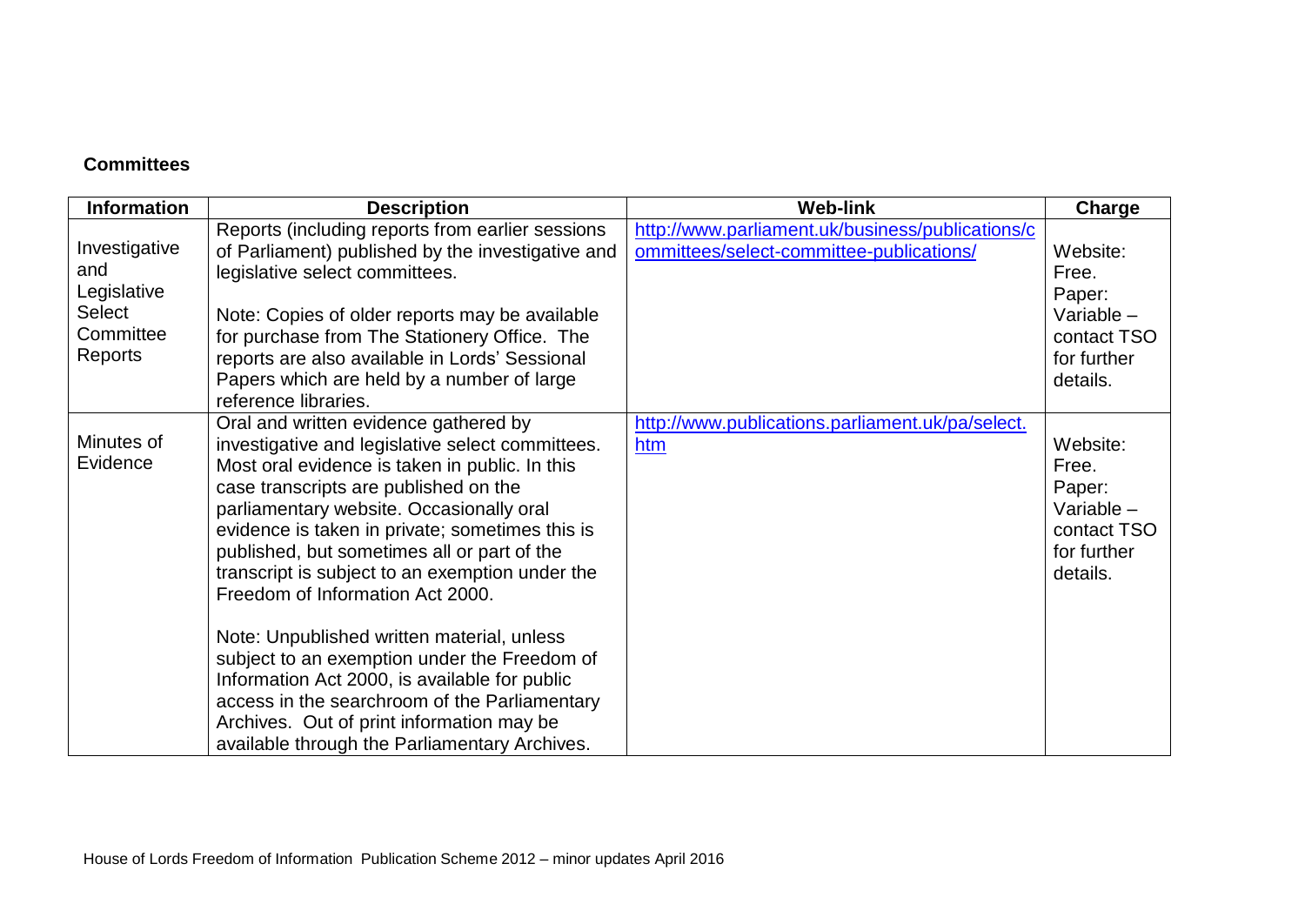# **Judicial Business (ceased October 2009)**

| <b>Information</b>             | <b>Description</b>                                                                                                                                                                                                                                             | <b>Web-link</b>                                              | Charge                                                                                                           |
|--------------------------------|----------------------------------------------------------------------------------------------------------------------------------------------------------------------------------------------------------------------------------------------------------------|--------------------------------------------------------------|------------------------------------------------------------------------------------------------------------------|
| House of<br>Lords<br>Judgments | Full text of Opinions delivered from 14<br>November 1996 to 30 July 2009 (date of the<br>final the House of Lords judicial opinion)<br>Note: Copies of Opinions delivered prior to 14<br>November 1996 are available from the<br><b>Parliamentary Archives</b> | http://www.publications.parliament.uk/pa/ld/ldjud<br>gmt.htm | Website:<br>Free. Paper:<br>Variable $-$<br>contact the<br>Parliamentar<br>y Archives<br>for further<br>details. |
| Appeal<br>Committee<br>Reports | Reports published by the Appeal Committee<br>from 1997.<br>Paper copies are available from the Judicial<br>Office (Tel: 020 7219 3111, Fax: 020 7219<br>2476).                                                                                                 | http://www.publications.parliament.uk/pa/ld/ldap<br>peal.htm | Free                                                                                                             |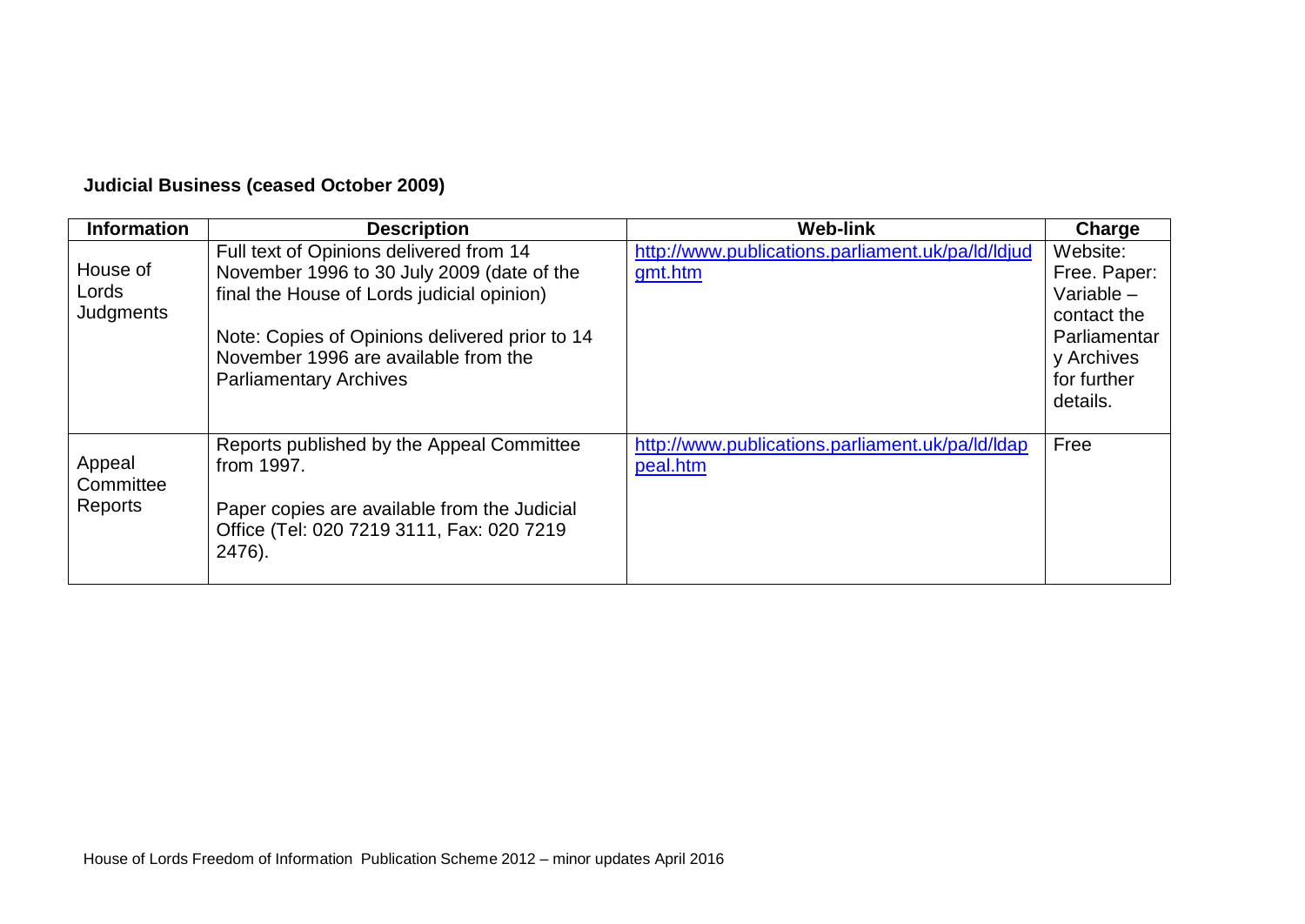## **Administration**

| <b>Information</b>                     | <b>Description</b>                                                                                                                                                                                                                                                                                                                            | <b>Web-link</b>                                                                                                                                              | Charge                                                                             |
|----------------------------------------|-----------------------------------------------------------------------------------------------------------------------------------------------------------------------------------------------------------------------------------------------------------------------------------------------------------------------------------------------|--------------------------------------------------------------------------------------------------------------------------------------------------------------|------------------------------------------------------------------------------------|
| Domestic<br>Committee<br>Reports       | The full text of reports published by the<br>Domestic Committees (i.e. those concerned with<br>the domestic affairs of the House).                                                                                                                                                                                                            | http://www.publications.parliament.uk/pa/select.<br>htm                                                                                                      | Website:<br>Free. Paper:<br>Variable $-$<br>contact TSO<br>for further<br>details. |
| Management<br><b>Board</b><br>meetings | The agendas, minutes and papers, minus any<br>sensitive information (Restricted Access) from<br>April 2010 onwards. Published following the<br>subsequent meeting. Requests for restricted<br>access papers and minutes will be considered<br>on a case by case basis subject to the<br>exemptions in the Freedom of Information Act<br>2000. | http://www.parliament.uk/business/lords/how-<br>the-lords-is-run/lords-Administration/house-of-<br>lords-management-board/lords-management-<br>board-papers/ | Free                                                                               |

## **Internal communications guidance, criteria used for decision making, internal instructions, manuals and guidelines**

#### **Business of the House**

| <b>Int</b><br>-lınk<br>-----<br>---<br>We<br>æ<br>- |  |
|-----------------------------------------------------|--|
|-----------------------------------------------------|--|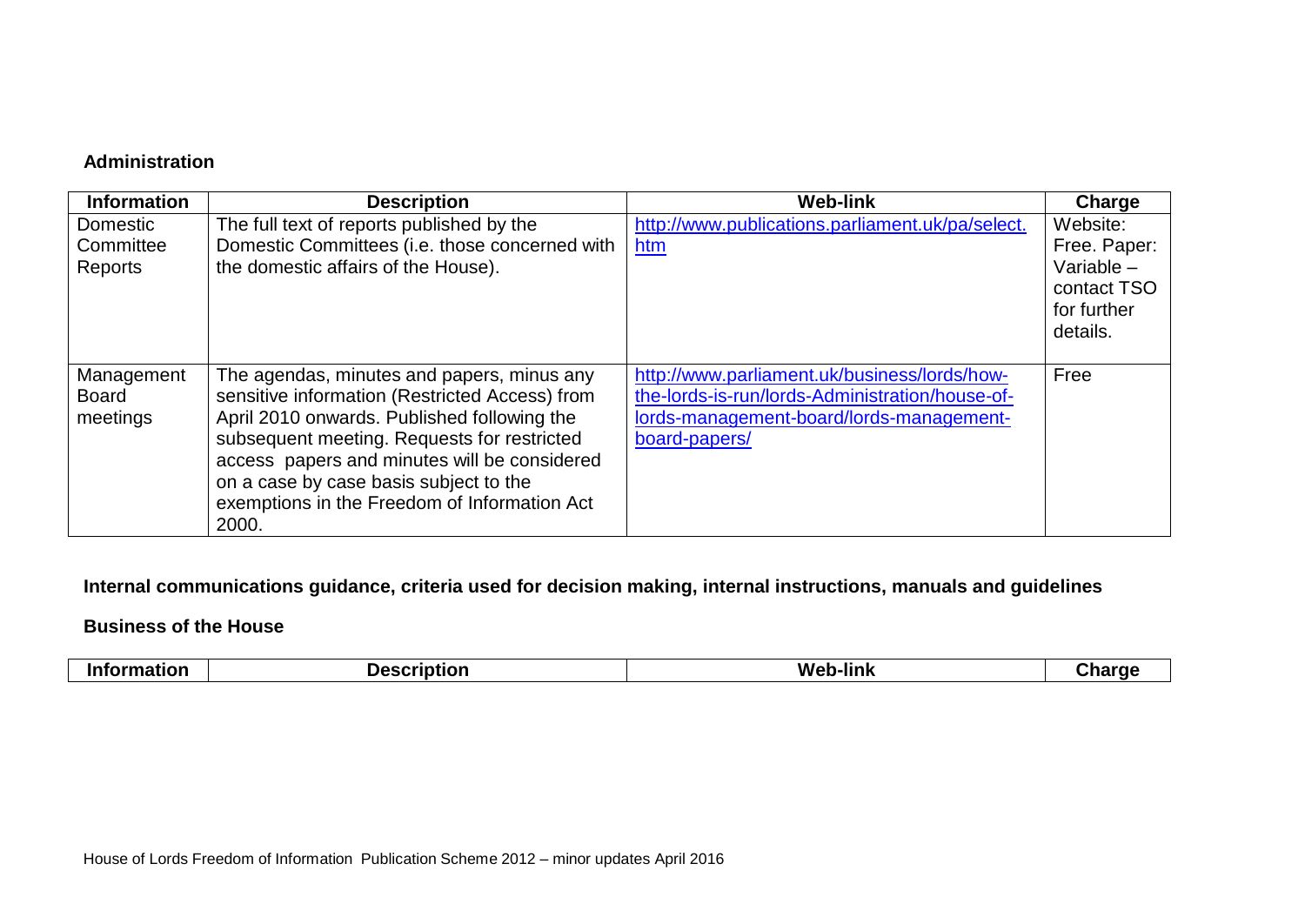|              | A guide for Deputy Speakers and Deputy         | http://www.publications.parliament.uk/pa/ld/depq | Free |
|--------------|------------------------------------------------|--------------------------------------------------|------|
| Guide for    | Chairman containing information about          | uide2011.pdf                                     |      |
| Deputy       | procedures in the House, including proceedings |                                                  |      |
| Speakers and | in the House, the Committee of the whole       |                                                  |      |
| Deputy       | House, and the Committee stage of Grand        |                                                  |      |
| Chairmen     | Committee.                                     |                                                  |      |

## **House of Lords Administration**

| <b>Information</b>                        | <b>Description</b>                                                                                                                                                                                                                                                                                                                                                       | <b>Web-link</b>                                               | Charge |
|-------------------------------------------|--------------------------------------------------------------------------------------------------------------------------------------------------------------------------------------------------------------------------------------------------------------------------------------------------------------------------------------------------------------------------|---------------------------------------------------------------|--------|
| <b>Staff</b><br>Handbook                  | The Staff Handbook applies to all staff of the<br>House and provides information on most matters<br>relating to conditions of service. It includes pay<br>and allowances, equal opportunities and<br>diversity, conduct and discipline rules, health<br>and safety policy, career break scheme, fraud<br>policy and smoking policy. The Handbook is<br>updated annually. | http://www.publications.parliament.uk/pa/ld/ldha<br>ndbk.htm  | Free   |
| House of<br>Lords<br><b>Business Plan</b> | A description of how the Administration will<br>provide effective and responsive services for the<br>House and its members. Also includes the<br>objectives within the Strategic Plan, which aims<br>to provide a clear framework for the activities of<br>the House Administration.                                                                                     | http://www.publications.parliament.uk/pa/ld/ldbu<br>splan.htm | Free   |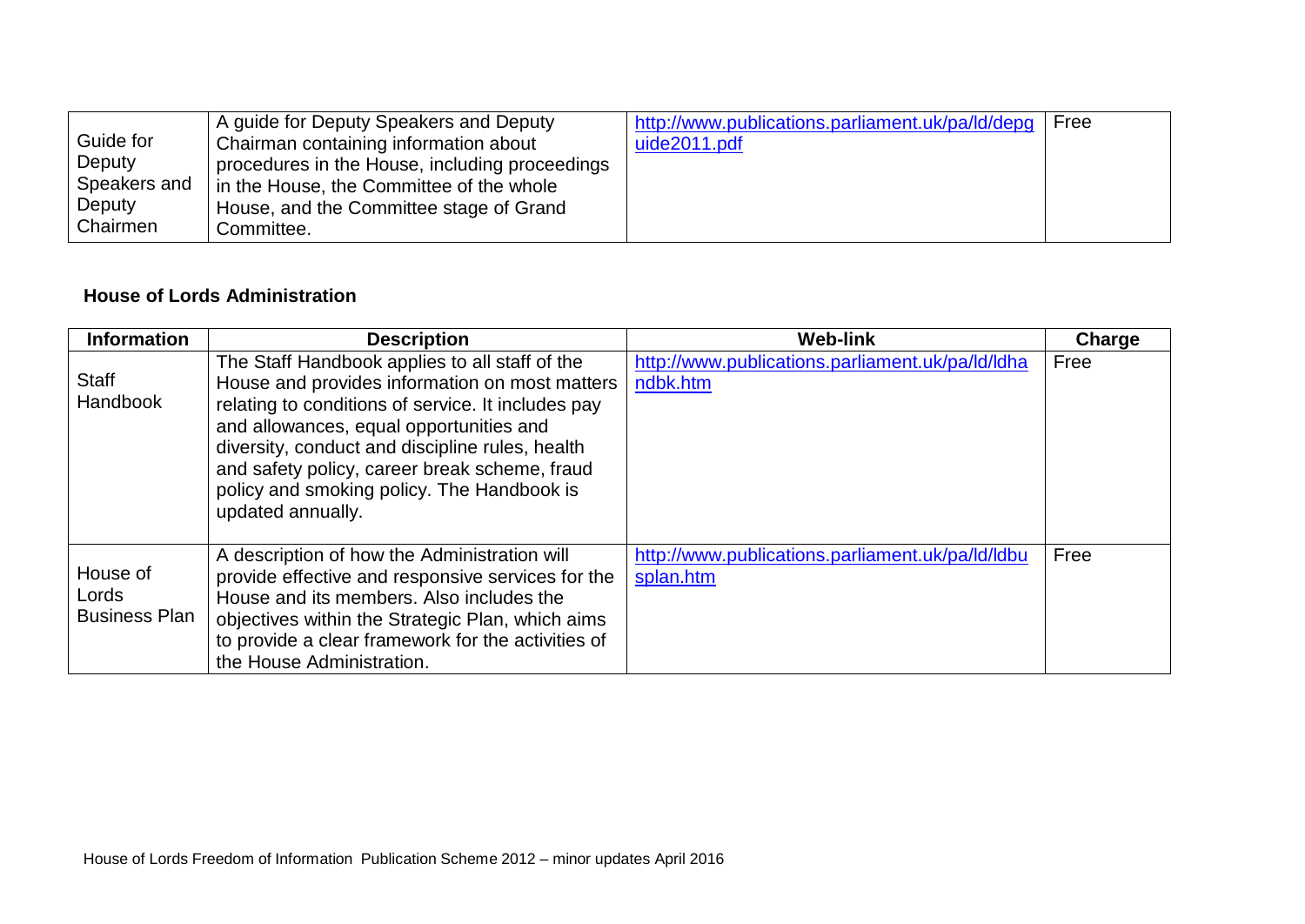# **5. Our policies and procedures**

## **Business of the House**

| <b>Information</b>                                                  | <b>Description</b>                                                                                                                                                                     | <b>Web-link</b> | Charge |
|---------------------------------------------------------------------|----------------------------------------------------------------------------------------------------------------------------------------------------------------------------------------|-----------------|--------|
| House of Lords<br>Procedure and<br>Practice – a<br><i>guide for</i> | A short guide for Members containing<br>information about the essential features of<br>procedure and practice in the House of Lords.<br>A paper copy can be obtained from the House of |                 | Free   |
| <b>Members</b>                                                      | Lords Information Office. (Tel: 020 7219 3107,<br>e-mail: hlinfo@parliament.uk).                                                                                                       |                 |        |

## **House of Lords Administration**

| House of<br>Lords Staff<br><b>Handbook</b> | The Staff Handbook applies to all staff of the<br>House and provides information on most matters<br>relating to conditions of service. It includes pay<br>and allowances, equal opportunities and<br>diversity, conduct and discipline rules, health<br>and safety policy, career break scheme, fraud<br>policy and smoking policy. The Handbook is<br>updated annually. | http://www.publications.parliament.uk/pa/ld/ldha<br>ndbk.htm             | Free |
|--------------------------------------------|--------------------------------------------------------------------------------------------------------------------------------------------------------------------------------------------------------------------------------------------------------------------------------------------------------------------------------------------------------------------------|--------------------------------------------------------------------------|------|
| Job vacancies                              | Details of current externally-advertised job<br>vacancies for the House of Lords Administration.                                                                                                                                                                                                                                                                         | http://www.parliament.uk/useful/job_opportunitie<br>s.cfm#VacanciesLords | Free |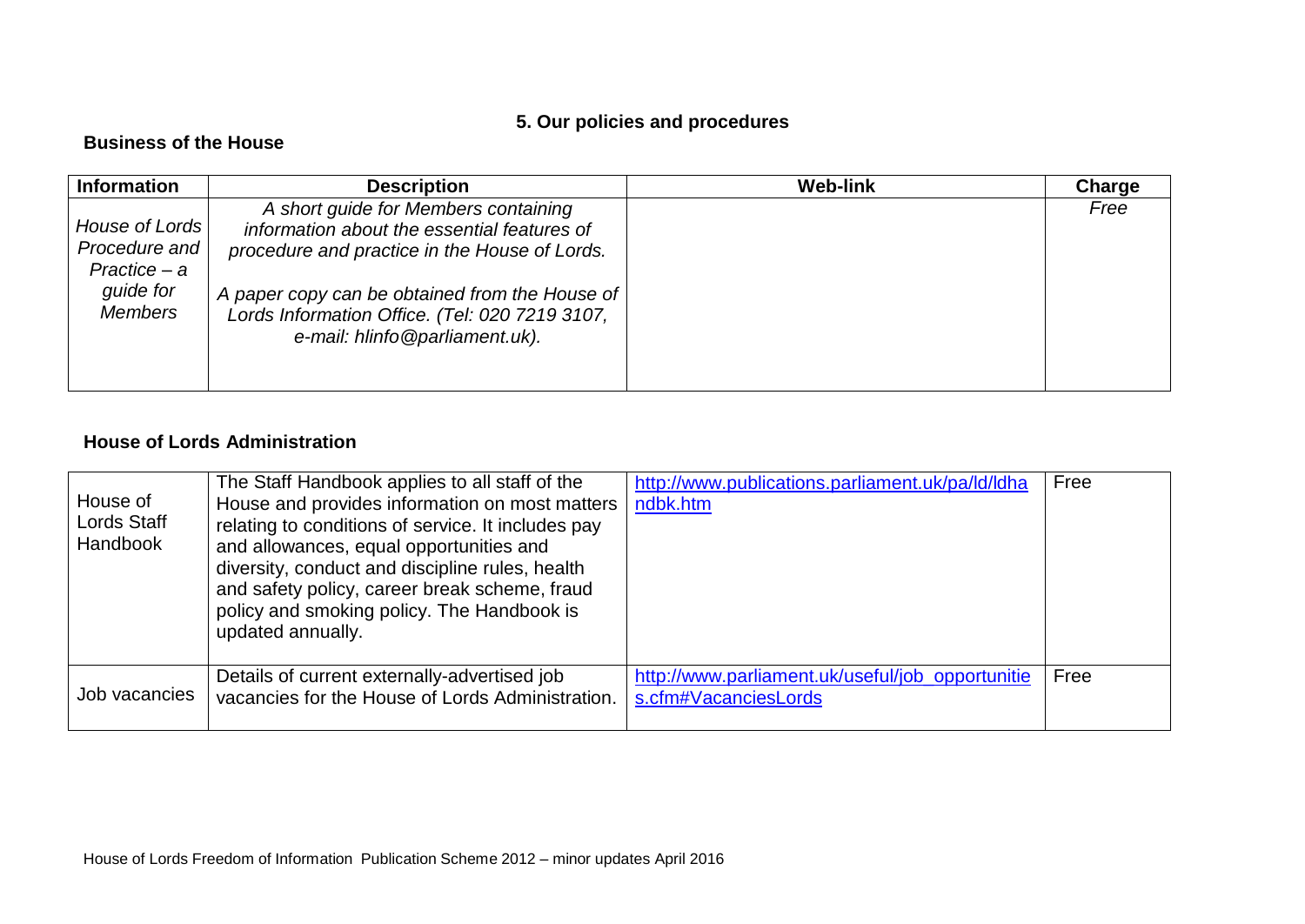# **House of Lords Administration (continued)**

| <b>Information</b>                                                              | <b>Description</b>                                                                                                                                                                                                                                                                                                                                                          | <b>Web-link</b>                                                                                               | Charge |
|---------------------------------------------------------------------------------|-----------------------------------------------------------------------------------------------------------------------------------------------------------------------------------------------------------------------------------------------------------------------------------------------------------------------------------------------------------------------------|---------------------------------------------------------------------------------------------------------------|--------|
| Procedures for<br>responding to<br>Freedom of<br>Information<br><b>Requests</b> | Internal procedures for responding to Freedom<br>of Information Requests received by the House<br>of Lords.                                                                                                                                                                                                                                                                 | http://www.parliament.uk/mps-lords-and-<br>offices/offices/commons/commons-foi/guidance/                      | Free   |
| Records<br>Management<br>Policy                                                 | The Records Management Policy sets out<br>practices which both Houses must follow for the<br>creation, management and disposal of their<br>records irrespective of the media on which they<br>are held, and describes the arrangements which<br>shall be followed in reviewing records and either<br>destroying them or transferring them to the<br>Parliamentary Archives. | http://www.parliament.uk/parliamentary_publicati<br>ons_and_archives/records_management_in_par<br>liament.cfm | Free   |
| Authorised<br>Records<br>Disposal<br>Practice                                   | The Authorised Records Disposal Practice<br>(ARDP) constitutes the official policy on the<br>retention and disposal of Parliamentary records.                                                                                                                                                                                                                               | http://www.parliament.uk/parliamentary_publicati<br>ons_and_archives/records_management_in_par<br>liament.cfm | Free   |
| Parliamentary<br>Archives<br>Collection and<br>Acquisition<br>Policy            | Statement of collecting policy for the<br>Parliamentary Archives.                                                                                                                                                                                                                                                                                                           | http://www.parliament.uk/business/publications/p<br>arliamentary-archives/archives-overview-<br>holdings/     | Free   |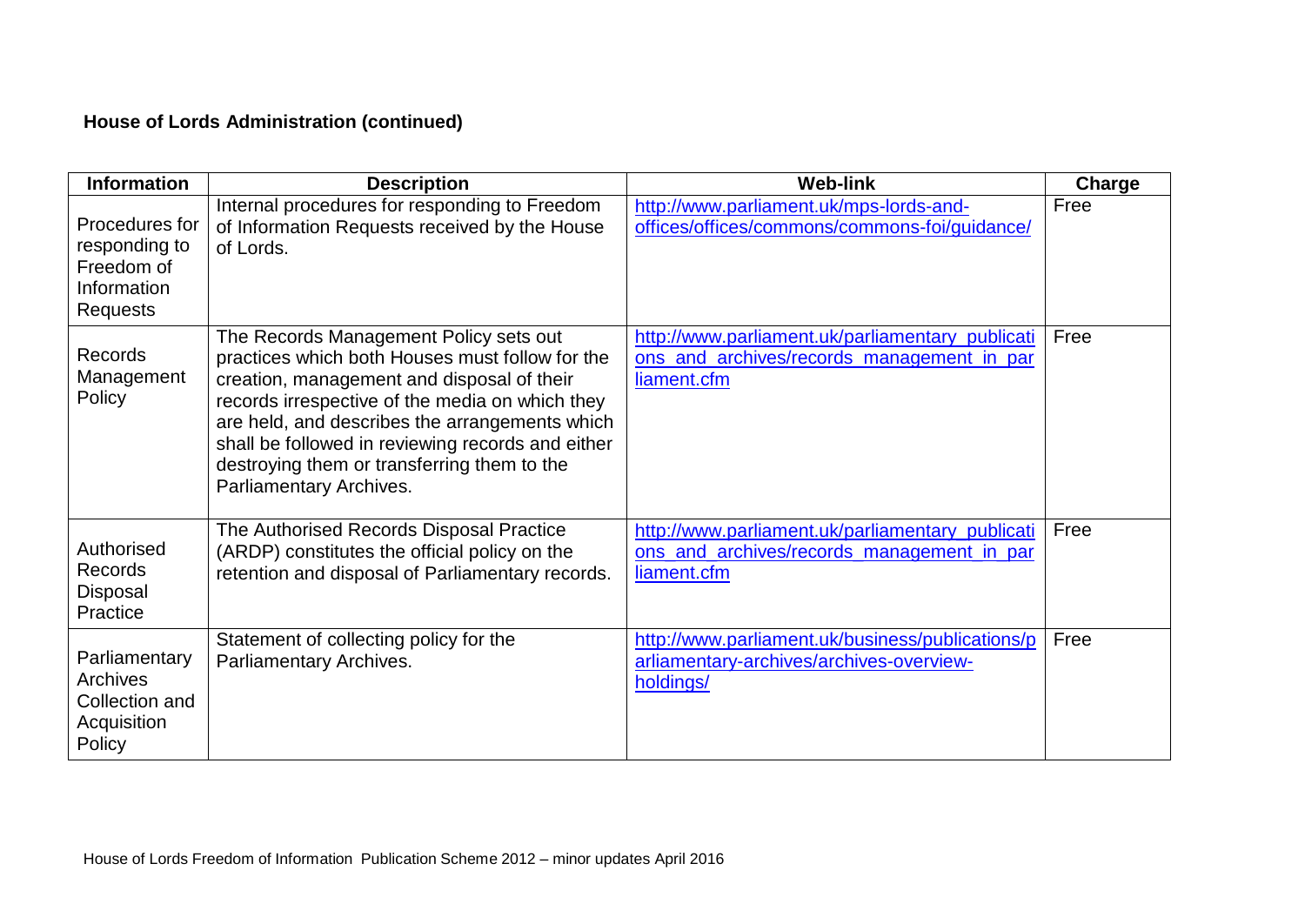## **Customer service**

| <b>Information</b>                    | <b>Description</b>                                                                    | <b>Web-link</b>                                                                                                                 | Charge |
|---------------------------------------|---------------------------------------------------------------------------------------|---------------------------------------------------------------------------------------------------------------------------------|--------|
| Performance<br>objectives             | Performance objectives are identified in<br><b>Business Plans and Annual Reports.</b> | http://www.publications.parliament.uk/pa/ld/ldbu<br>splan.htm<br>http://www.publications.parliament.uk/pa/ld/ldlor<br>dsrep.htm | Free   |
| <b>Comments</b><br>form on<br>website |                                                                                       | http://www.parliament.uk/site-<br>information/contact-us/                                                                       | Free   |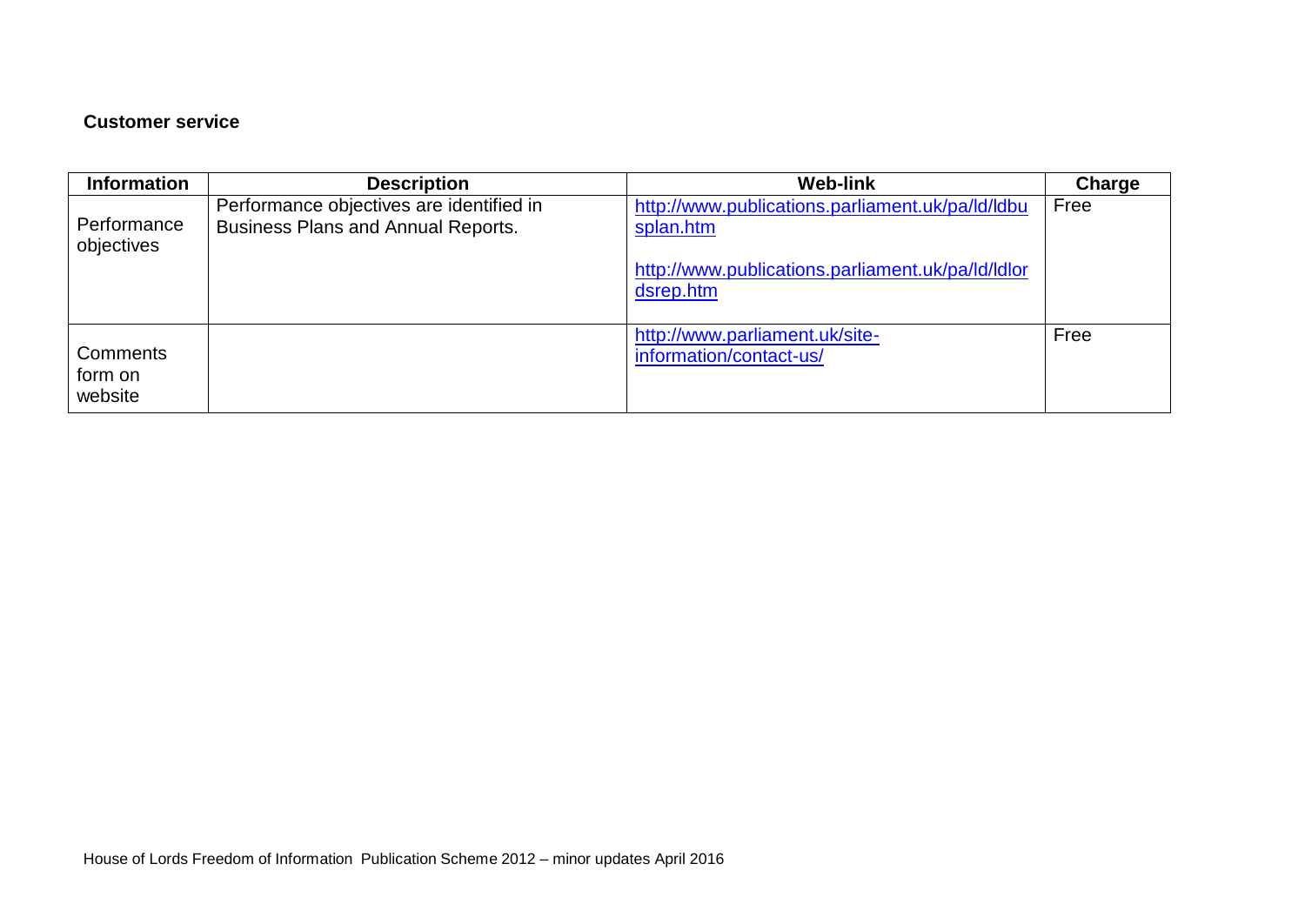# **6. Lists and registers**

## **Business of the House**

# **Registers**

| <b>Information</b>                                        | <b>Description</b>                                                                                                                                                                                                                                                                                                                                                                                                                                                                                                                                                                                                                        | <b>Web-link</b>                                                     | Charge |
|-----------------------------------------------------------|-------------------------------------------------------------------------------------------------------------------------------------------------------------------------------------------------------------------------------------------------------------------------------------------------------------------------------------------------------------------------------------------------------------------------------------------------------------------------------------------------------------------------------------------------------------------------------------------------------------------------------------------|---------------------------------------------------------------------|--------|
| Register of<br>Lords'<br><b>Interests</b>                 | The Register records consultancies, or any<br>similar arrangements whereby Members of the<br>House of Lords accept payment or other<br>incentive or reward for providing parliamentary<br>advice or service, any financial interests of<br>Members in businesses involved in<br>parliamentary lobbying on behalf of clients, and<br>any other particulars which Members wish to<br>register relating to matters which they consider<br>may affect public perception of the way in which<br>they discharge their parliamentary duties. The<br>Register is published annually, and is updated<br>between annual editions on a weekly basis. | http://www.publications.parliament.uk/pa/ld/ldreg<br>.htm           | Free   |
| Register of<br>Interests of<br>Lords<br>Members'<br>Staff | Register of Interests of Lords Members' Staff.                                                                                                                                                                                                                                                                                                                                                                                                                                                                                                                                                                                            | http://www.publications.parliament.uk/pa/ld/ldsec<br>ret/memi01.htm | Free   |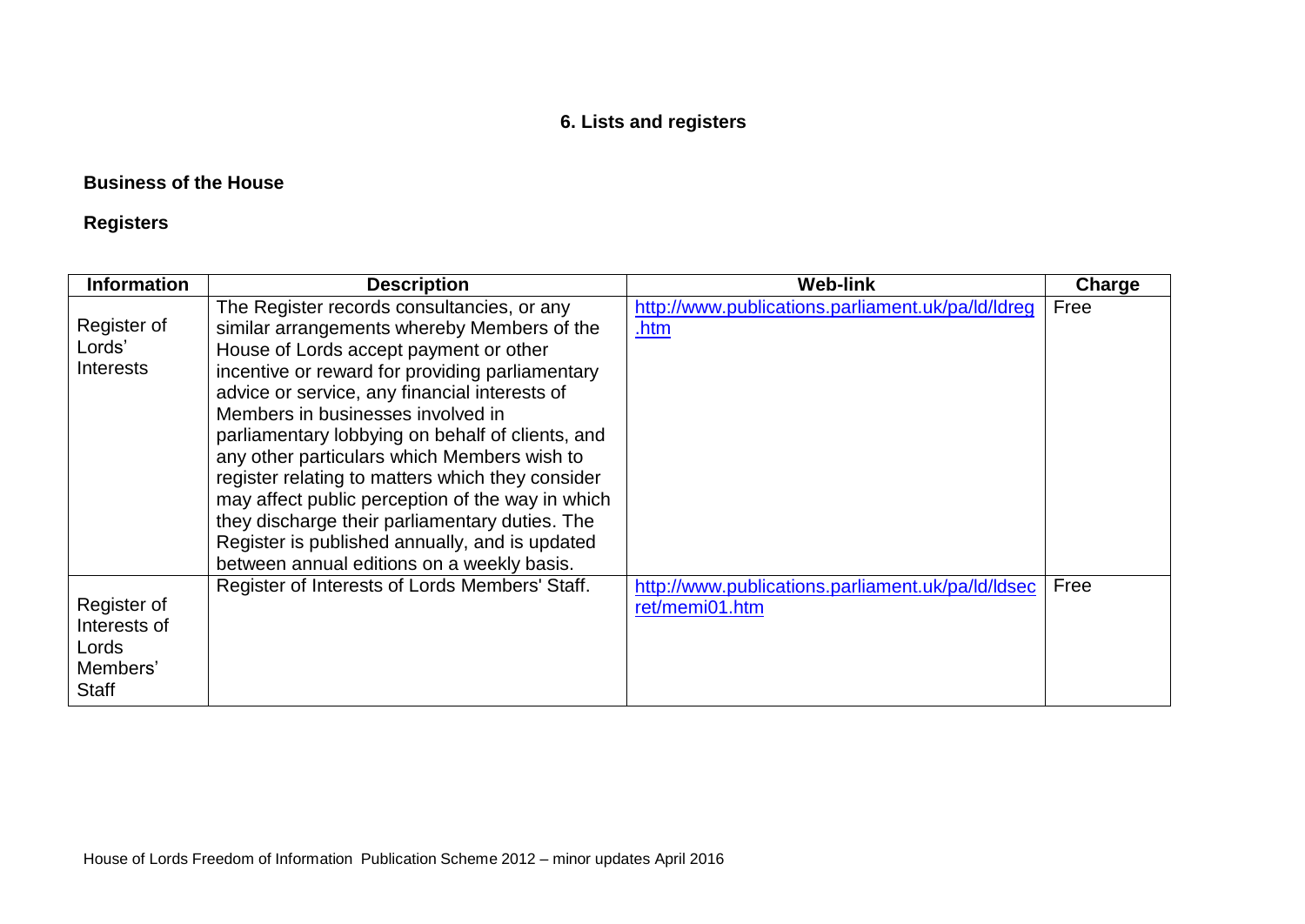# **Registers (continued)**

| <b>Information</b>                 | <b>Description</b>                                                                                                                                                                                                                                                                                                                                                                                                                                                                                                                                                                                                                                                 | <b>Web-link</b>                                             | Charge |
|------------------------------------|--------------------------------------------------------------------------------------------------------------------------------------------------------------------------------------------------------------------------------------------------------------------------------------------------------------------------------------------------------------------------------------------------------------------------------------------------------------------------------------------------------------------------------------------------------------------------------------------------------------------------------------------------------------------|-------------------------------------------------------------|--------|
| Register of<br>Hereditary<br>Peers | The House of Lords Act 1999 disqualified all<br>hereditary peers for membership of the House,<br>but excepted from this general exclusion ninety<br>hereditary peers and the holders of the offices of<br>Earl Marshal and Lord Great Chamberlain.<br>Section 2(4) of the 1999 Act and Standing Order<br>10 provide for a vacancy among any of the<br>ninety excepted hereditary peers to be filled by<br>means of a by-election. Paragraph (5) of<br>Standing Order 10 requires the maintenance<br>and annual publication of a register of hereditary<br>peers (other than peers of Ireland) who wish to<br>stand in any such by-election. Published<br>annually. | http://www.publications.parliament.uk/pa/ld/ldele<br>ct.htm | Free   |

## **House of Lords Administration**

## **Asset registers**

| <b>Information</b>             | <b>Description</b>                                                                                  | <b>Web-link</b>                                                                                                           | Charge |
|--------------------------------|-----------------------------------------------------------------------------------------------------|---------------------------------------------------------------------------------------------------------------------------|--------|
| <b>Portcullis</b><br>Catalogue | A catalogue containing descriptions of the<br>unique records held by the Parliamentary<br>Archives. | http://www.parliament.uk/parliamentary publicati<br>ons and archives/parliamentary archives/archi<br>catalogue.cfm<br>ves | Free   |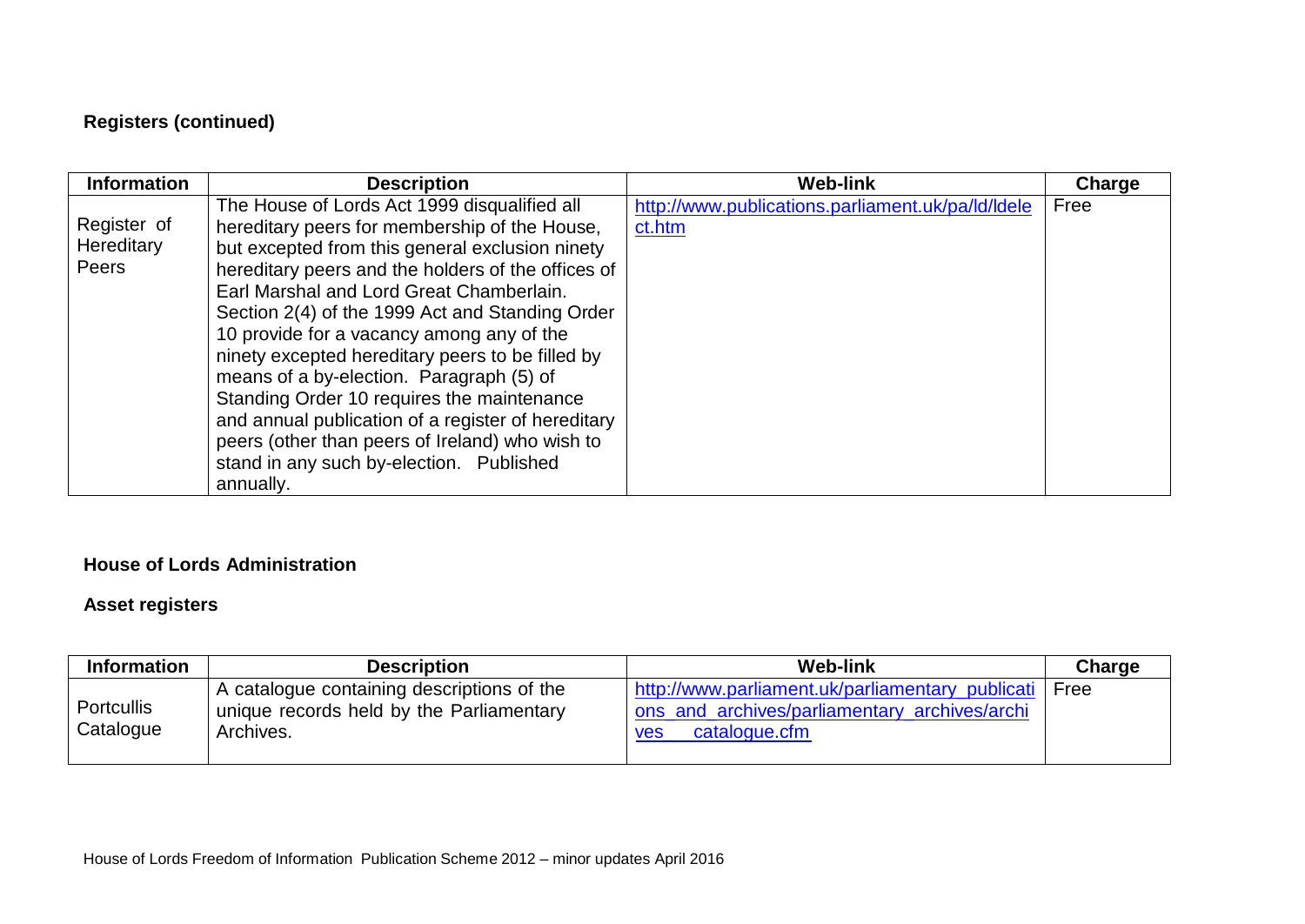## **Register of gifts and hospitality provided to senior staff of the House of Lords Administration**

| <b>Information</b>                                                                   | <b>Description</b>                                                                                                               | <b>Web-link</b>                                                                                                                                                                     | <b>Charge</b> |
|--------------------------------------------------------------------------------------|----------------------------------------------------------------------------------------------------------------------------------|-------------------------------------------------------------------------------------------------------------------------------------------------------------------------------------|---------------|
| Register of<br>gifts: staff<br>policy                                                | The policy is included in the House of Lords<br>Staff Handbook.                                                                  | http://www.publications.parliament.uk/pa/ld/ldha<br>ndbk.htm                                                                                                                        | Free          |
| Gifts and<br>hospitality<br>received by<br>members of<br>the<br>Management<br>Board. | Information on gifts and hospitality received by<br>Management Board members over £25.<br>Published quarterly by financial year. | http://www.parliament.uk/business/lords/how-<br>the-lords-is-run/lords-Administration/house-of-<br>lords-management-board/lords-management-<br>board-gift-and-hospitality-register/ | Free          |

## **Members' hospitality and banqueting events held in the House of Lords**

| <b>Information</b> | <b>Description</b>                       | <b>Web-link</b>                                 | Charge |
|--------------------|------------------------------------------|-------------------------------------------------|--------|
| Use of             | A list of banqueting events sponsored by | http://www.parliament.uk/mps-lords-and-         | Free   |
| banqueting         | Members of the House of Lords published  | offices/standards-and-interests/private-events/ |        |
| facilities by      | quarterly.                               |                                                 |        |
| Members of         |                                          |                                                 |        |
| the House of       |                                          |                                                 |        |
| Lords.             |                                          |                                                 |        |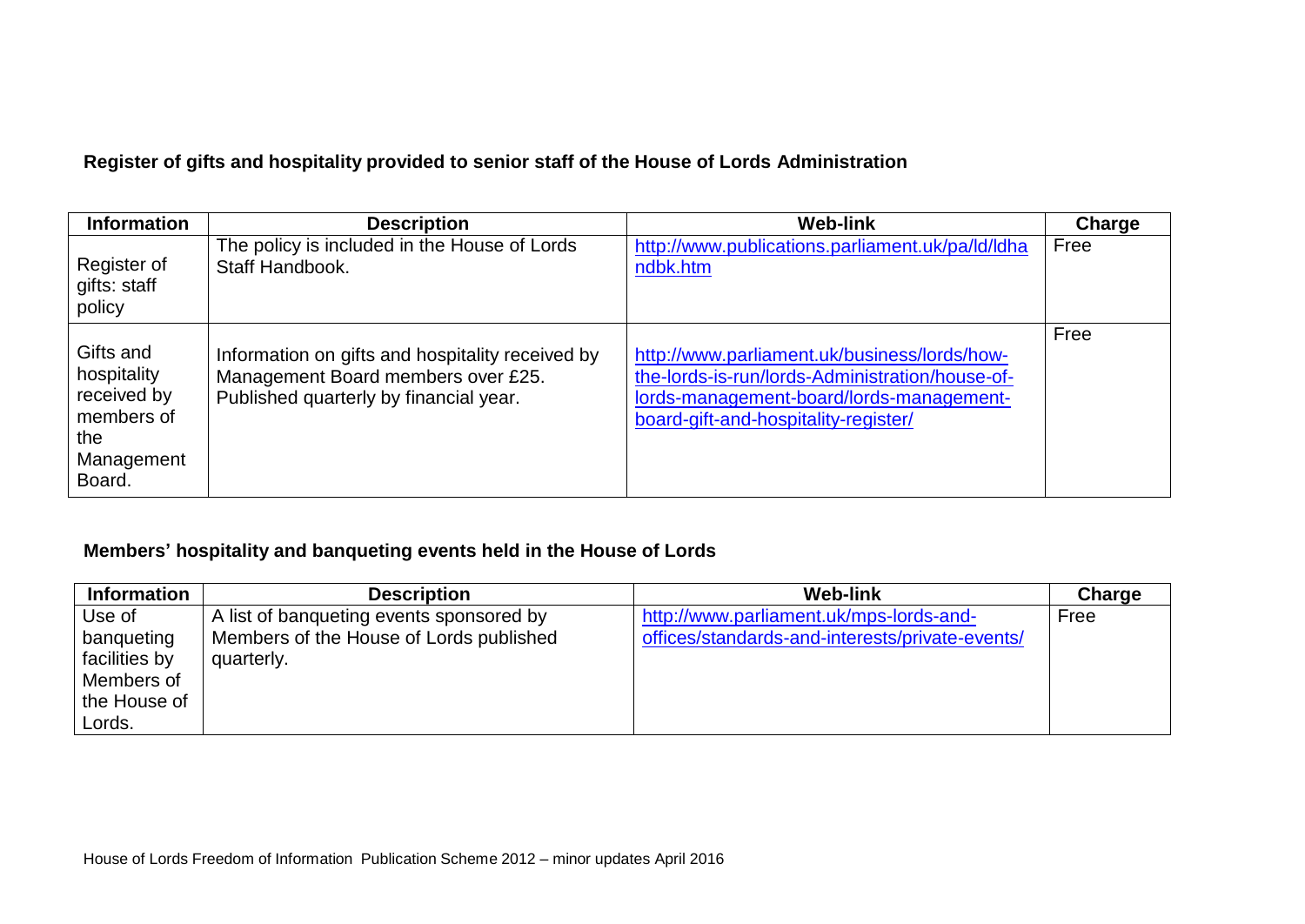#### **Logs**

| <b>Information</b> | <b>Description</b>                                | <b>Web-link</b>                                  | Charge |
|--------------------|---------------------------------------------------|--------------------------------------------------|--------|
| Freedom of         | The log includes a description of the information | http://www.parliament.uk/parliamentary publicati | Free   |
| Information        | requested and a summary of the outcome            | ons_and_archives/freedom_of_information_in_t     |        |
| Request log        | including any exemptions relied upon.             | he house of lords/log.cfm                        |        |

#### **7. The services we offer**

In addition to meeting the needs of the House and its committees, the House of Lords Administration provides a number of services aimed at making the House and its work accessible to the public.

#### **Visitor, Information, Education and Archives Services**

| <b>Inforn</b><br>M۵.<br> |  |
|--------------------------|--|
|--------------------------|--|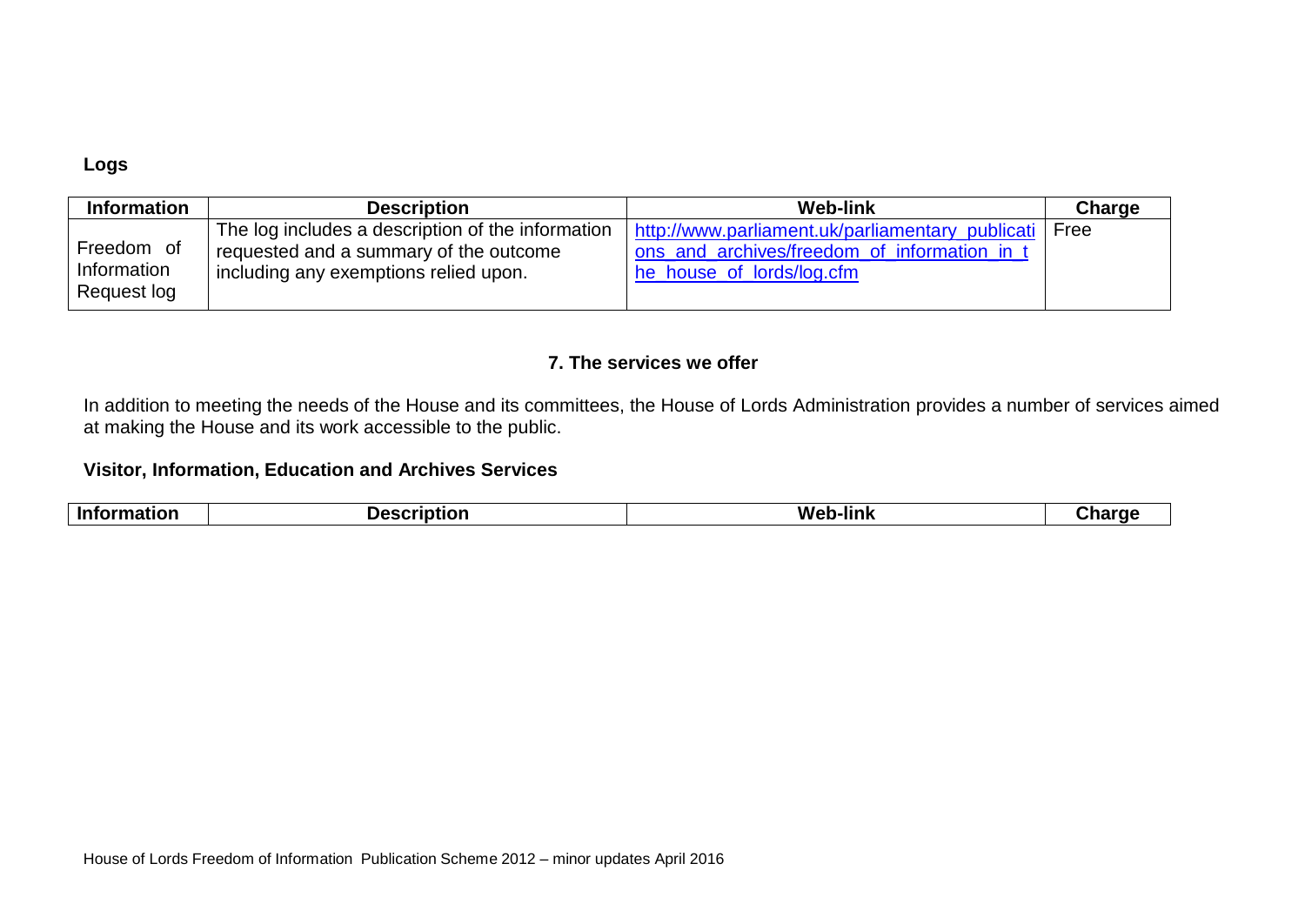| <b>Information</b>                        | <b>Description</b>                                                                                                                                                                                                                                                                                                                                                                                                                                                                                                                                                               | <b>Web-link</b>                                                                       | Charge                                                                                                       |
|-------------------------------------------|----------------------------------------------------------------------------------------------------------------------------------------------------------------------------------------------------------------------------------------------------------------------------------------------------------------------------------------------------------------------------------------------------------------------------------------------------------------------------------------------------------------------------------------------------------------------------------|---------------------------------------------------------------------------------------|--------------------------------------------------------------------------------------------------------------|
| Visitor<br>Information                    | The House of Lords produces a range of visitors'<br>guides and information sheets, including 'A<br>Guide for Visitors', a booklet to help visitors to<br>the House of Lords gallery understand what is<br>happening on the floor of the House, outlining<br>different types of business, when it takes place<br>and how it is carried out. A paper copy can be<br>obtained from the House of Lords Information<br>Office. (Tel: 020 7219 3107, e-mail:<br>hlinfo@parliament.uk).<br>Note: Some guides and information sheets are<br>available on the parliamentary website. More | http://www.parliament.uk/about/visiting.cfm                                           | Website:<br>Free.<br>Paper:<br>Variable -<br>contact the<br>Information<br>Office for<br>further<br>details. |
| <b>Virtual tours</b>                      | detailed guides are available for purchase.<br>A series of virtual tours are being developed and<br>made available on the parliamentary website.                                                                                                                                                                                                                                                                                                                                                                                                                                 | http://www.parliament.uk/about/visiting/onlinetou<br>rs.cfm                           | Free                                                                                                         |
| Public<br>Information<br><b>Briefings</b> | The House of Lords currently produces a series<br>of briefings relating to its history and role.                                                                                                                                                                                                                                                                                                                                                                                                                                                                                 | http://www.parliament.uk/directories/house of lo<br>rds_information_office/bplist.cfm | Free                                                                                                         |
| <b>Press Notices</b>                      | Press notices are issued by individual<br>investigative and legislative select committees.                                                                                                                                                                                                                                                                                                                                                                                                                                                                                       | http://www.parliament.uk/parliamentary_committ<br>ees/ctteepnslist.cfm#Lords          | Free                                                                                                         |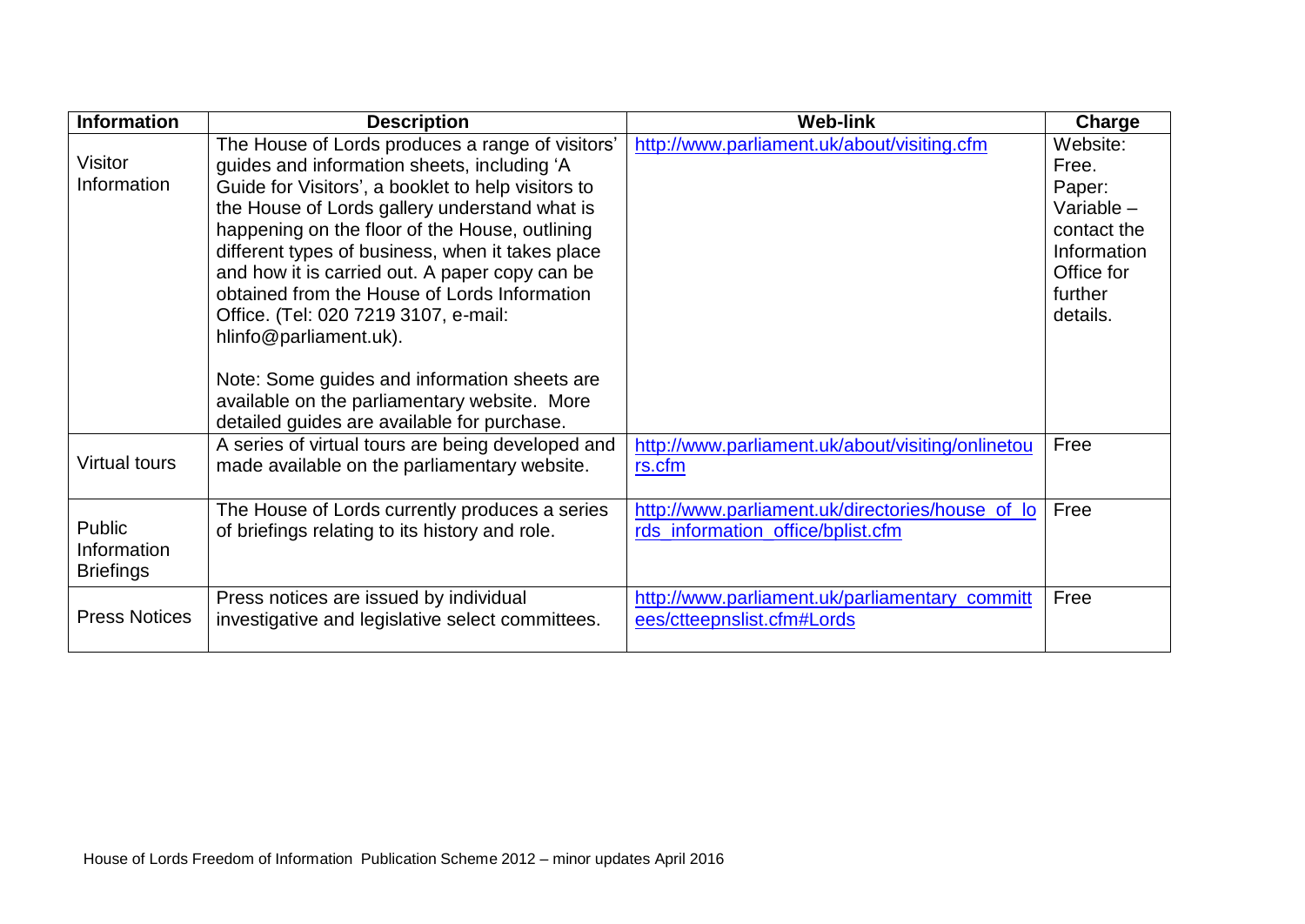# **Visitor, Information, Education and Archives Services (continued)**

| <b>Information</b>    | <b>Description</b>                               | <b>Web-link</b>                                  | Charge       |
|-----------------------|--------------------------------------------------|--------------------------------------------------|--------------|
|                       | The Parliamentary Education Unit provides        | http://www.parliament.uk/education/online-       | Free         |
| <b>Education Unit</b> | services for students and teachers on behalf of  | resources/printed-resources.htm                  |              |
| <b>Publications</b>   | both Houses of Parliament. It produces a range   |                                                  |              |
|                       | of printed and audio visual material explaining  |                                                  |              |
|                       | the work of Parliament.                          |                                                  |              |
|                       | The historical records of the House of Lords.    | http://www.parliament.uk/business/publications/p | Free for     |
| Parliamentary         | Most records are available for general access    | arliamentary-archives/                           | access to    |
| Archives              | but some are closed in whole or in part because  |                                                  | documents    |
|                       | information they contain may be exempt           |                                                  | produced in  |
|                       | information under the Freedom of Information     |                                                  | the public   |
|                       | Act or the Environmental Information             |                                                  | search room. |
|                       | Regulations. Closures are usually indicated in   |                                                  | Fees are     |
|                       | Portcullis, the online catalogue, and will be    |                                                  | charged for  |
|                       | reviewed on request. The Parliamentary           |                                                  | the copying  |
|                       | Archives does not undertake detailed research    |                                                  | and          |
|                       | for enquirers but can provide the names of       |                                                  | despatch of  |
|                       | independent researchers who do this on           |                                                  | documents.   |
|                       | payment of a fee to be agreed with the enquirer. |                                                  |              |
|                       | Enquiries and requests for review of closed      |                                                  |              |
|                       | House of Lords records should be sent to the     |                                                  |              |
|                       | <b>Parliamentary Archives</b>                    |                                                  |              |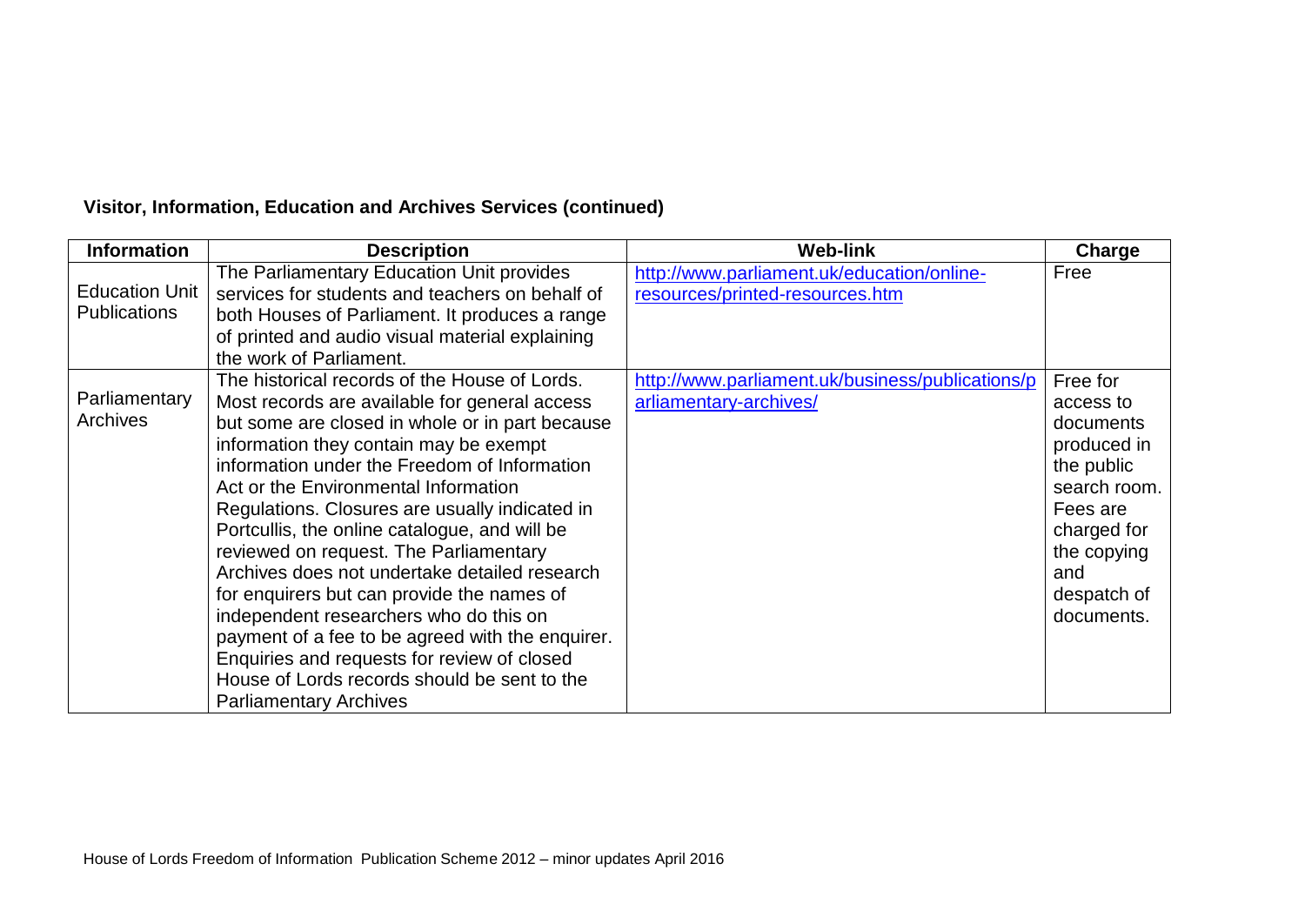## **House of Lords Library and POST Briefing Notes**

**The House of Lords Library and the Parliamentary Office of Science and Technology prepare briefing notes for Members.**

| <b>Information</b>            | <b>Description</b>                                                                                                                                                                                                                                                                                                                                                                                                                                                                     | <b>Web-link</b>                                                      | Charge                                                                                                           |
|-------------------------------|----------------------------------------------------------------------------------------------------------------------------------------------------------------------------------------------------------------------------------------------------------------------------------------------------------------------------------------------------------------------------------------------------------------------------------------------------------------------------------------|----------------------------------------------------------------------|------------------------------------------------------------------------------------------------------------------|
| <b>Library Notes</b>          | An occasional series prepared for Members of<br>the House of Lords and dealing with topics of<br>current interest and designed to assist Members<br>in carrying out their parliamentary work. The<br>Library Notes are politically impartial and include<br>both factual information and summaries of<br>opinion on the subject. Some are published<br>online; others are available on request. Paper<br>copies are available from the House of Lords<br>Library (Tel: 020 7219 5242). | http://www.parliament.uk/publications/research/l<br>ords_library.cfm | Free.                                                                                                            |
| <b>POST briefing</b><br>notes | A range of publications produced by the<br>Parliamentary Office of Science and Technology,<br>whose role is to provide objective analysis of<br>science and technology based issues of<br>relevance to Parliament. The Parliamentary<br>Office of Science and Technology serves both<br><b>Houses of Parliament.</b>                                                                                                                                                                   | http://www.parliament.uk/parliamentary_offices/p<br>ost/pubs.cfm     | Website:<br>Free. Paper:<br>Variable $-$<br>contact the<br>Parliamentar<br>y Bookshop<br>for further<br>details. |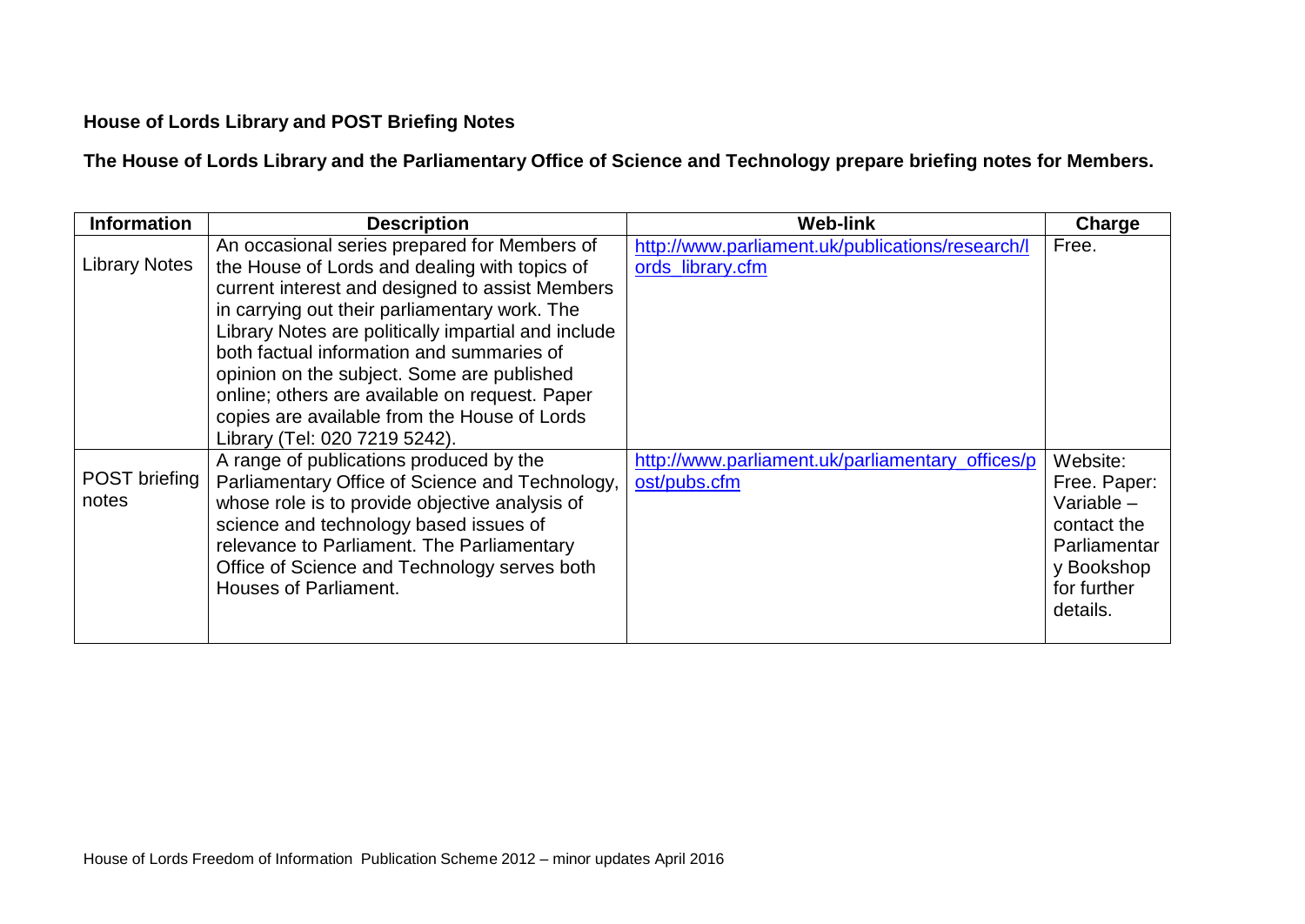**Details of the services for which the House is entitled to recover a fee together with those fees**

#### **Copyright**

All Parliamentary copyrights are reserved. The material listed may be reproduced without formal permission for the purposes of non-commercial research, private study and for criticism, review and news reporting provided that the material is appropriately attributed. For any other re-use of the material you are required to apply for a Click-Use Parliamentary Licence from the Office of Public Sector Information. The use of images and broadcasts of the Proceedings of Parliament fall outside the scope of the Parliamentary Licence.

Click-use licences - A Parliamentary Licence covers material produced by the House of Lords which is subject to Parliamentary copyright protection. Information can be found on the Office of Public Sector Information website.<http://www.opsi.gov.uk/>

#### **Copying of documents / Use of Images from the Parliamentary Archives**

Information on the Parliamentary Archives' reprographic services is available at; [http://www.parliament.uk/parliamentary\\_publications\\_and\\_archives/parliamentary\\_ar](http://www.parliament.uk/parliamentary_publications_and_archives/parliamentary_archives/reprographic_services.cfm) [chives/reprographic\\_services.cfm](http://www.parliament.uk/parliamentary_publications_and_archives/parliamentary_archives/reprographic_services.cfm)

#### **Certification of documents**

Copies certified by the Clerk of the Parliaments as a true copy of the original record. Information is available at

[http://www.parliament.uk/documents/upload/3.6%2E2%20Advanced%20copying%2](http://www.parliament.uk/documents/upload/3.6.2%20Advanced%20copying%20charges%20current%20Apr%202007%20logo.pdf) [0charges%20current%20Apr%202007%20logo%2Epdf](http://www.parliament.uk/documents/upload/3.6.2%20Advanced%20copying%20charges%20current%20Apr%202007%20logo.pdf)

#### **Media Use**

Information and terms and conditions for media use of the Parliamentary Archives is available at;

[http://www.parliament.uk/parliamentary\\_publications\\_and\\_archives/parliamentary\\_ar](http://www.parliament.uk/parliamentary_publications_and_archives/parliamentary_archives/archives___media.cfm) [chives/archives\\_](http://www.parliament.uk/parliamentary_publications_and_archives/parliamentary_archives/archives___media.cfm) [media.cfm](http://www.parliament.uk/parliamentary_publications_and_archives/parliamentary_archives/archives___media.cfm)

#### **Facility Fees**

A Facility Fee for filming/recording in the House of Lords may be charged. Details of any payment will be agreed before a permit is issued.

#### **Information Rights Requests - Photocopying and Disbursements**